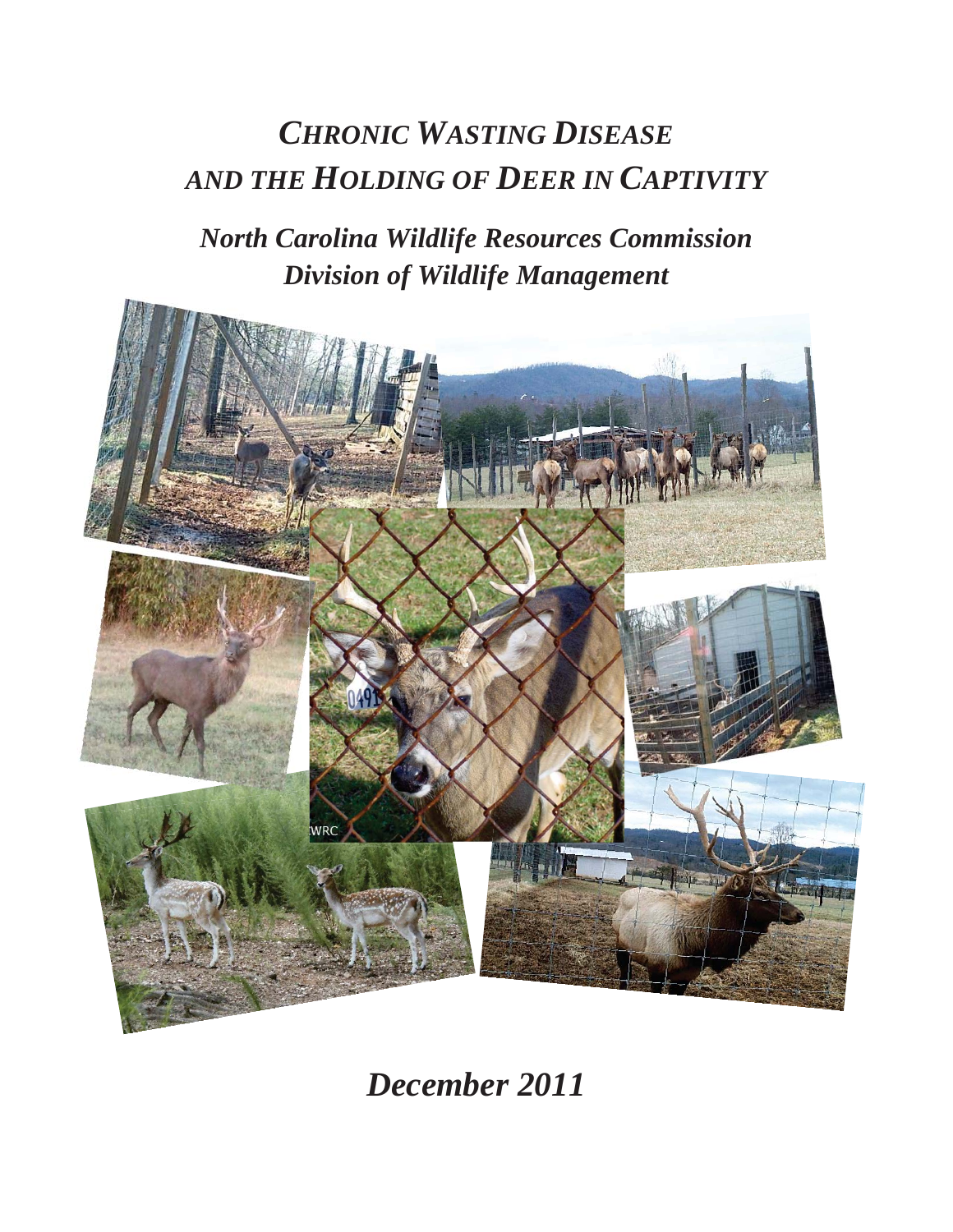# **Talking Points Chronic Wasting Disease (CWD)**

December 2011



# *CWD- Disease and Epidemiology*

- CWD has not been detected in any samples from cervids tested from within North Carolina.
- CWD is always fatal to infected cervids.
- CWD is neither a bacteria nor a virus but is an infectious protein (i.e., prion) that has the ability to change healthy proteins. It is similar to mad cow disease in cattle, scrapie in sheep and Creutzfeldt-Jakob Disease (CJD) in humans. Note that variant-CJD (vCJD) is the human disease contracted from eating cattle infected with mad cow disease.
- CWD was first discovered in a single captive mule deer in Colorado in 1967 and originally thought to be a wasting disease specific to mule deer. Since then, six other cervid species or subspecies have become naturally infected (i.e., infected through normal biological processes, not experimentally): Black-tailed deer (1979), Elk (1979), Whitetailed deer (2001), Moose (2005), Sika deer (2010), Red deer hybrids (2010).
- As of October 28, 2011 CWD had been detected in 19 states (Colorado, Illinois, Kansas, Maryland, Michigan, Minnesota, Missouri, Montana, Nebraska, New Mexico, New York, North Dakota, Oklahoma, South Dakota, Utah, Virginia, West Virginia, Wisconsin and Wyoming), 2 Canadian provinces (Alberta and Saskatchewan), and Korea.
- A CWD-infected animal may not show outward signs of the disease. The incubation period ranges from approximately 17 months to greater than 15 years. However, most clinical signs show up within 3-5 years of being infected.
- The disease may be transmitted by direct contact or environmentally through saliva, urine, feces, tissue, soil, water, feed, etc. Infectious prions can exist in the environment for years in conditions or in spite of treatments that kill or inactivate conventional infectious agents such as viruses or bacteria. As a result, some captive cervid pens where CWD was prevalent have been declared "Highly Contaminated Areas" and quarantined permanently.
- Other species have been experimentally infected with CWD using intracerebral and/or oral inoculations in laboratory conditions including: fallow deer, muntjac deer, cattle, sheep, ferrets, raccoons and squirrel monkeys.
- The spatial distribution of where CWD has been detected is inconsistent with natural movement of free-ranging animals. This distribution shows concentrations in hotspots of varying sizes that are separated by wide distances. The implication of this distribution is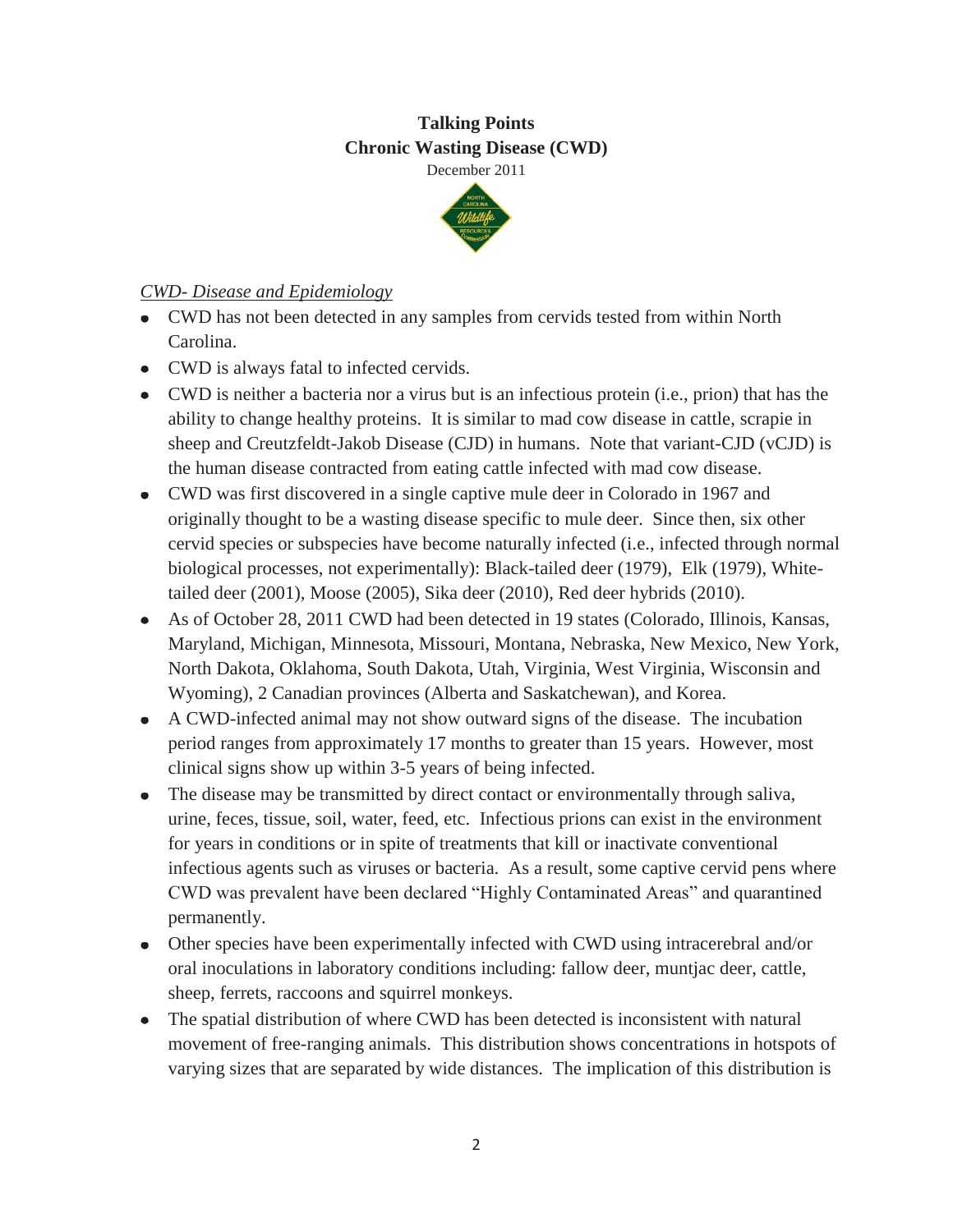that it is associated with the human-assisted movement of infected animals or of materials containing infectious prions.

- In 2010, 49% of mule deer sampled from a wild Wyoming herd tested positive for CWD. This same herd has decreased in size by more than 50% over the preceding 10 years. Research is currently underway to determine CWD's role in this decline.
- $\bullet$  Hemorrhagic Disease (HD) is a common name of two viruses that are closely related to each other and that affect deer in North Carolina (i.e., EHD and Bluetongue). Outbreaks of this disease may be mild to severe and occur periodically. Typically less than 25% of the population dies and survivors are thereafter immune to the particular strain that they contracted. The media and public sometimes confuse HD with CWD.
- CWD and tuberculosis are the diseases of highest concern associated with the humanassisted movement of deer (especially illegal movement). CWD is a concern because of its impact directly on wild deer environmental contamination. Tuberculosis is a concern because of direct impacts to the wild deer herd and potentially devastating impacts on North Carolina's agribusinesses, especially livestock.
- CWD is a non-treatable disease. The best defense against getting the disease in North Carolina is to strictly regulate movement of animals and potentially infectious materials into and within the state and to pursue greater penalties for the illegal possession or transport of cervids.
- The NCWRC conducts systematic statewide CWD surveillance on free-ranging whitetail deer every 5 years. During the 2003 sample period 1,488 samples were collected; during the 2008 sample period 1,403 samples were collected. Most of these samples come from hunter or automobile-killed deer. Samples are taken anytime from whitetail deer exhibiting clinical signs of a central nervous system disorder whenever they occur regardless of the 5 year surveillance schedule. Also, all cervids that die in a pen are required to be tested for CWD. To date, CWD has not been detected in any sample from North Carolina.

# *Human Health Risks*

- $\bullet$ The foodborne transmission of mad cow disease to humans indicates that the species barrier may not completely protect humans from animal prion diseases, potentially including CWD. Conversion of human prion protein by CWD-associated prions has been demonstrated in lab experiments. However, there is currently no evidence that CWD is transmissible to humans.
- There is some evidence that different CWD strains exist but much is still unknown about the specific biology of CWD prions. Results from a recent laboratory study indicate that CWD has the potential to transfer to humans. Again, this is based on laboratory experiments; there are no known cases of CWD transferring to humans.
- The Centers for Disease Control (CDC) recommends that hunters and others should avoid eating meat from deer and elk that look sick or that test positive for CWD.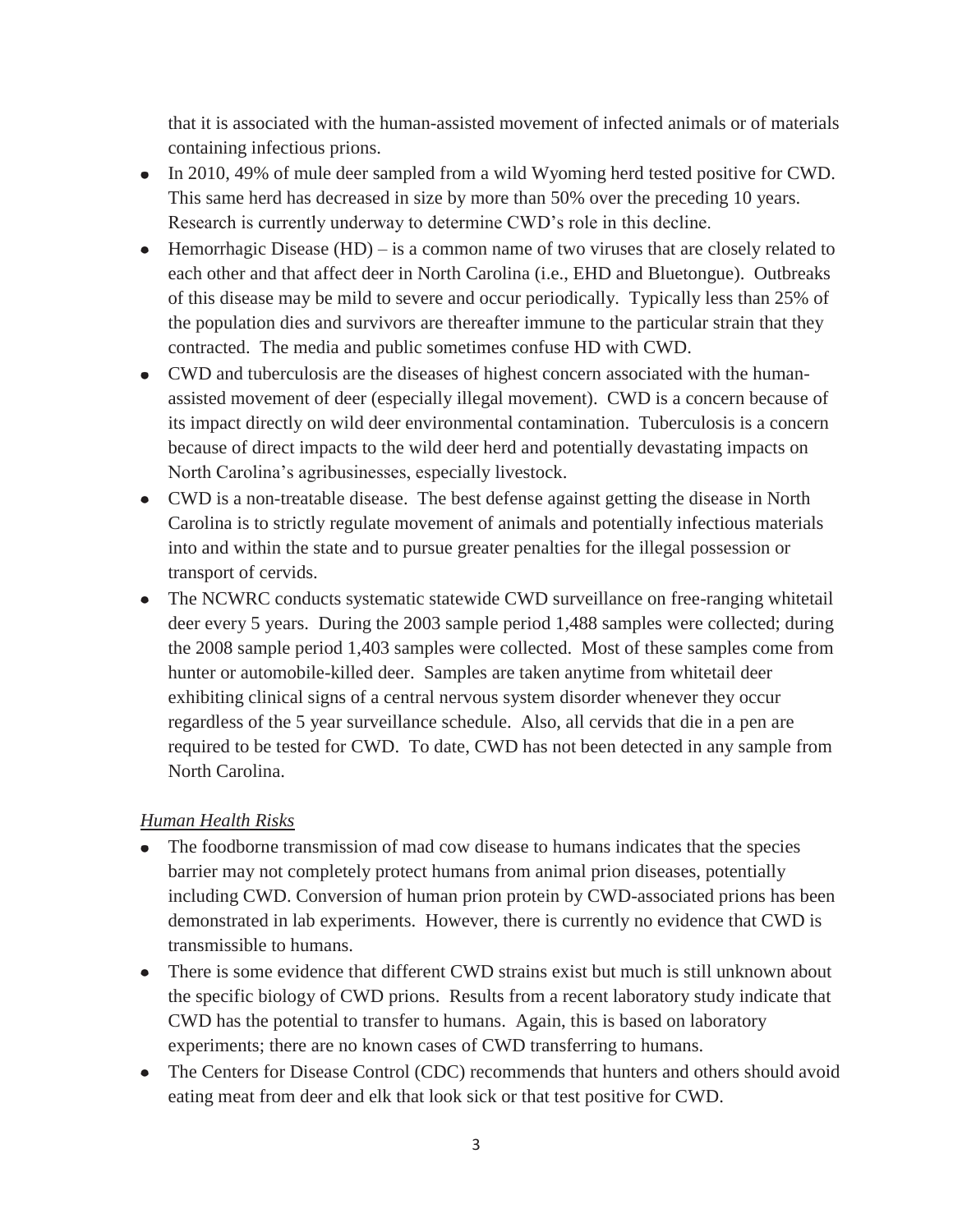- A normal appearing animal can harbor and spread the disease for multiple years.
- When captive deer mature, especially males, they can become aggressive and endanger people. Documented human injury has occurred by deer that were raised in captivity and subsequently lose their fear of humans.

# *Economic Impacts- State Government*

- Wisconsin spent approximately \$25 million on CWD-related activities from 2002-2006. These direct expenditures do not include other broader economic impacts. Hunting license sales declined 10% in the first year after CWD was detected in Wisconsin.
- Virginia's wildlife agency has incurred annual direct costs of \$180,000 since CWD was discovered. These direct costs do not include staff and vehicle costs, other personnelrelated expenditures, or broader economic impacts.
- North Carolina has been very proactive in efforts to protect wild and captive cervids from CWD. Early efforts consisted of implementation of temporary rules relative to movement and possession of cervids followed by a more deliberative approach to crafting rules and statutes to insure continued protection of public and private wildlife resources. In addition, legal captive cervid facilities were offered a buyout option using up to \$250,000 of the Wildlife Endowment Fund. This buyout opportunity allowed facility owners the ability to get out of the captive cervid business at a time when marketability was dropping rapidly due to CWD concerns and allowed the agency to test large numbers of potentially high-risk animals for CWD (e.g., there were cervids in pens in North Carolina that originated from Wisconsin captive pens).
- Assuming a 10% reduction in deer hunters in North Carolina following detection of CWD (as was the case in Wisconsin), we estimate that NCWRC would lose approximately \$976,820 annually in license sales if CWD was detected in North Carolina with additional impacts to federal assistance (i.e., Pittman-Robertson Federal Aid in Wildlife Restoration) funds as the number of certified license holders declines.

# *Economic Impacts- Private Business and General Public*

- Hunting is big business in North Carolina. During 2006 (the most recent year from  $\bullet$ which data are available), 277,357 resident hunters spent \$488 million on retail purchases which generated \$818 million in economic output. These expenditures supported 8,332 jobs and contributed to \$46 million in state tax revenue.
- During 2006 (the most recent year from which data are available), 197,220 North Carolina resident deer hunters spent \$187 million on retail purchases thereby generating \$322 million in economic output. These expenditures supported 3,408 jobs and contributed to \$20 million in state tax revenue. Deer hunters also spent \$50 million for travel-related expenses.
- Assuming a 10% reduction in deer hunters in North Carolina following detection of CWD (as was the case in Wisconsin) and using the 2006 economic data, we estimate that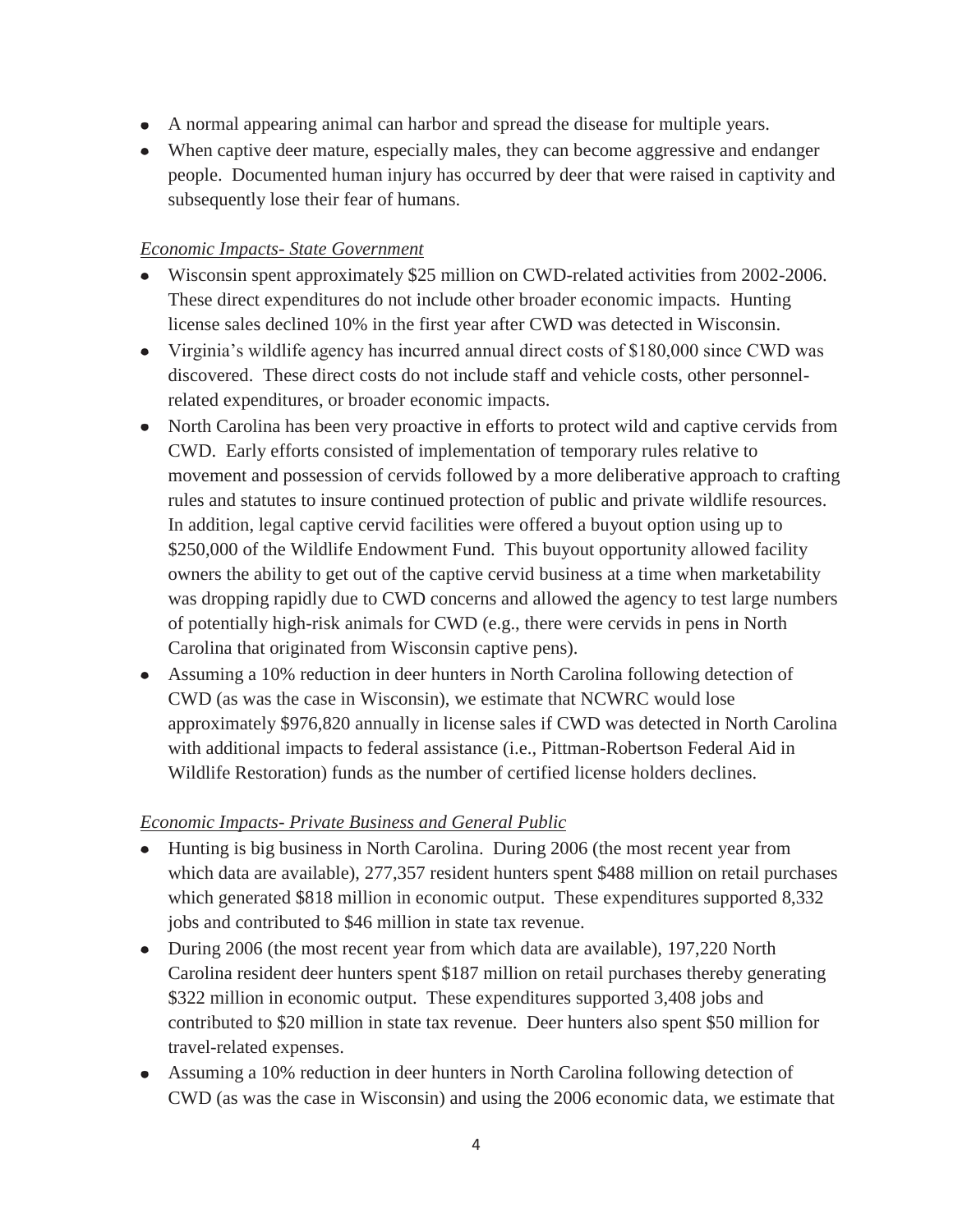detection of CWD in North Carolina would have multiple, negative economic impacts including: an \$18.7 million dollar impact on retail sales to deer hunters, a \$32 million impact on economic output, a \$5 million impact to travel-related expenditures, a \$2 million impact to state tax revenue, and the loss of 340 jobs.

Recreational benefits are typically defined as the value of a recreational activity to individuals. It was estimated that Wisconsin hunters could lose \$70-\$100 million in recreational benefits in a single year. In essence, this value is putting a price tag measured in dollars on how much Wisconsin hunters value deer hunting. Using the same approach, North Carolina hunters could lose an estimated \$35-\$54 million in recreational benefits annually.

# *Captive Cervid Facilities*

As of October 2011, North Carolina has 44 licensed captive cervid facilities.

# *Legal Status and Public Perception*

- White-tailed deer and elk in North Carolina are public resources. Based on the public trust doctrine these resources are owned by no one and belong to all citizens to be held in trust by the government for the benefit of present and future generations.
- N.C.G.S. § 113-131 mandates that the public trust doctrine be applied in North Carolina, specifically that *"[t]he marine and estuarine and wildlife resources of the State belong to the people of the State as a whole."*
- Further, N.C.G.S.  $\S$  143-239 outlines the specific stewardship responsibilities of the NCWRC relative to these public trust resources as, *"to manage, restore, develop, cultivate, conserve, protect, and regulate the wildlife resources of the State of North Carolina…"*
- Finally, possession and ownership of wildlife are addressed in N.C.G.S. § 113-291; outlining specifically that no person could "*take, possess, buy, sell, or transport any wildlife – whether dead or alive, in whole or in part. Nor may any person take, possess, buy, sell, or transport any nests or eggs of wild birds except as so permitted. No person may take, possess, buy, sell, or transport any wildlife resources in violation of the rules of the Wildlife Resources Commission*".
- Surveys show that hunting for meat or population control is largely supported by the general public. However, hunting for the specific purpose of obtaining a trophy is not supported. Thus, shooting "trophy animals" in confinement (i.e., canned hunts) is likely to be opposed by the general public*.*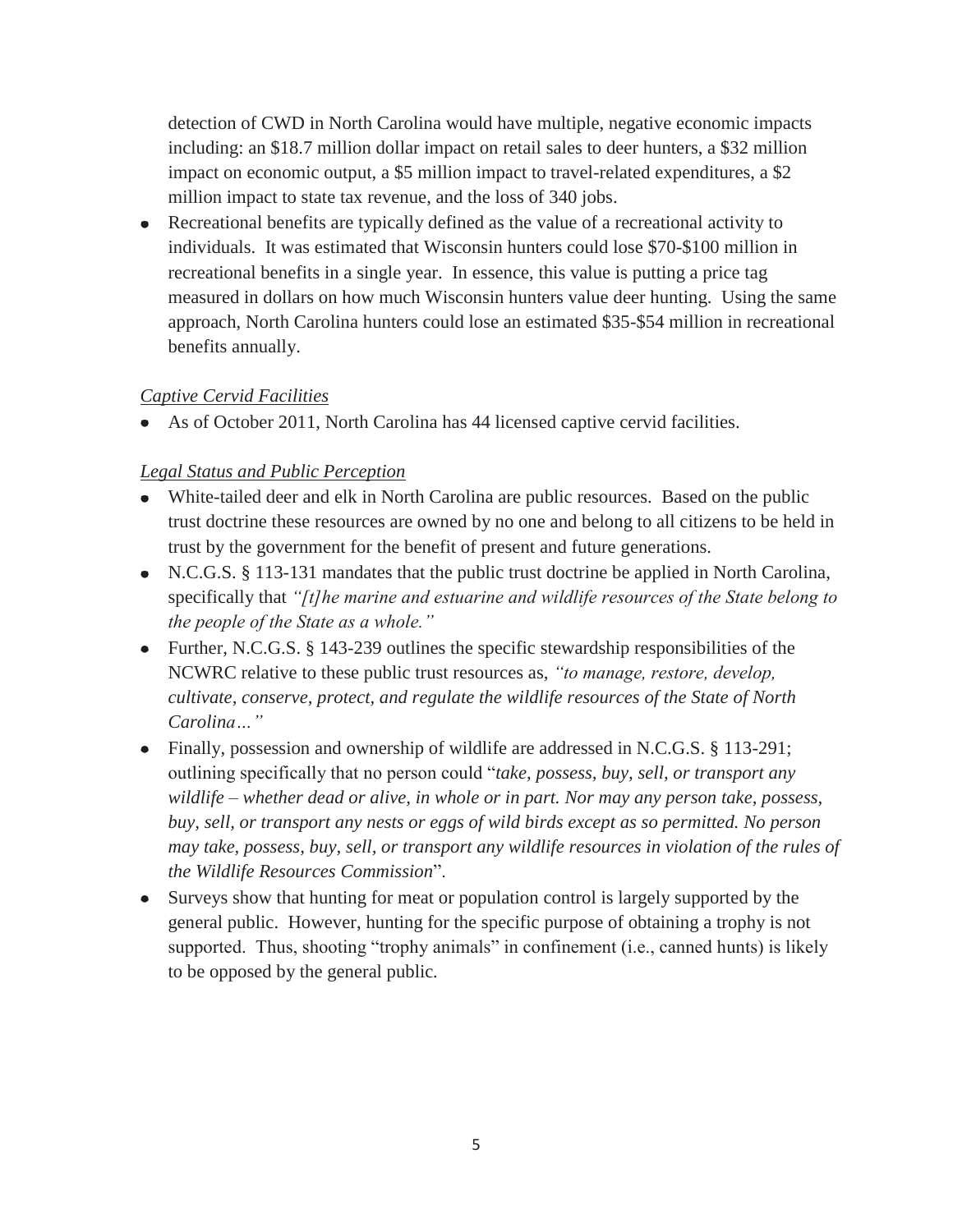### **Current Information Related to Chronic Wasting Disease (CWD)**



Herein, we provide a general review of Chronic Wasting Disease (CWD), including its known history and current status. A thorough review of CWD and the topics and categories discussed can be found at the CWD Alliance web page, (www.cwd-info.org) and the United States Geological Service's (USGS) Wildpro-Chronic Wasting Disease module (http://wildpro.twycrosszoo.org). Each site also provides a broader contextual framework and expanded discussions and scientific literature reviews beyond which can be reasonably included herein.

### **Disease Type**

CWD is a Transmissible Spongiform Encephalopathy (TSE) that affects cervids (i.e., animals in the deer family, *Cervidae*). Other well-known diseases in this family include bovine spongiform encephalopathy (i.e., BSE or Mad Cow Disease), scrapie of domestic sheep and goats, and transmissible mink encephalopathy of farmed mink. Several variants of these types of disease are known to occur in humans worldwide, such as Creutzfeldt-Jakob disease (CJD) and variant Creutzfeldt-Jakob disease (vCJD) which is associated with the BSE agent where it occurs in cattle. vCJD was first described in Europe in 1996 when a relationship between mad cow disease and humans was discovered in Great Britain and other European countries.

### **Causative Agent**

There is scientific consensus that the causative agent of TSEs, such as CWD, is a prion. A prion is a misfolded protein. Unlike other disease agents, such as bacteria or viruses, prions contain no DNA. Once in the body, diseased prions, such as the ones that cause CWD, increase in number by causing other proteins to convert to the diseased form. Diseased prions do not degrade but continue to accumulate within cells of lymphatic and neural tissues. The accumulation of diseased cells in the brain results in a sponge-like appearance of the brain tissue when viewed under a microscope. The end result is that infected animals develop neurological symptoms and appear to "waste away" as muscle tissue deteriorates. Once contracted, the disease is always fatal.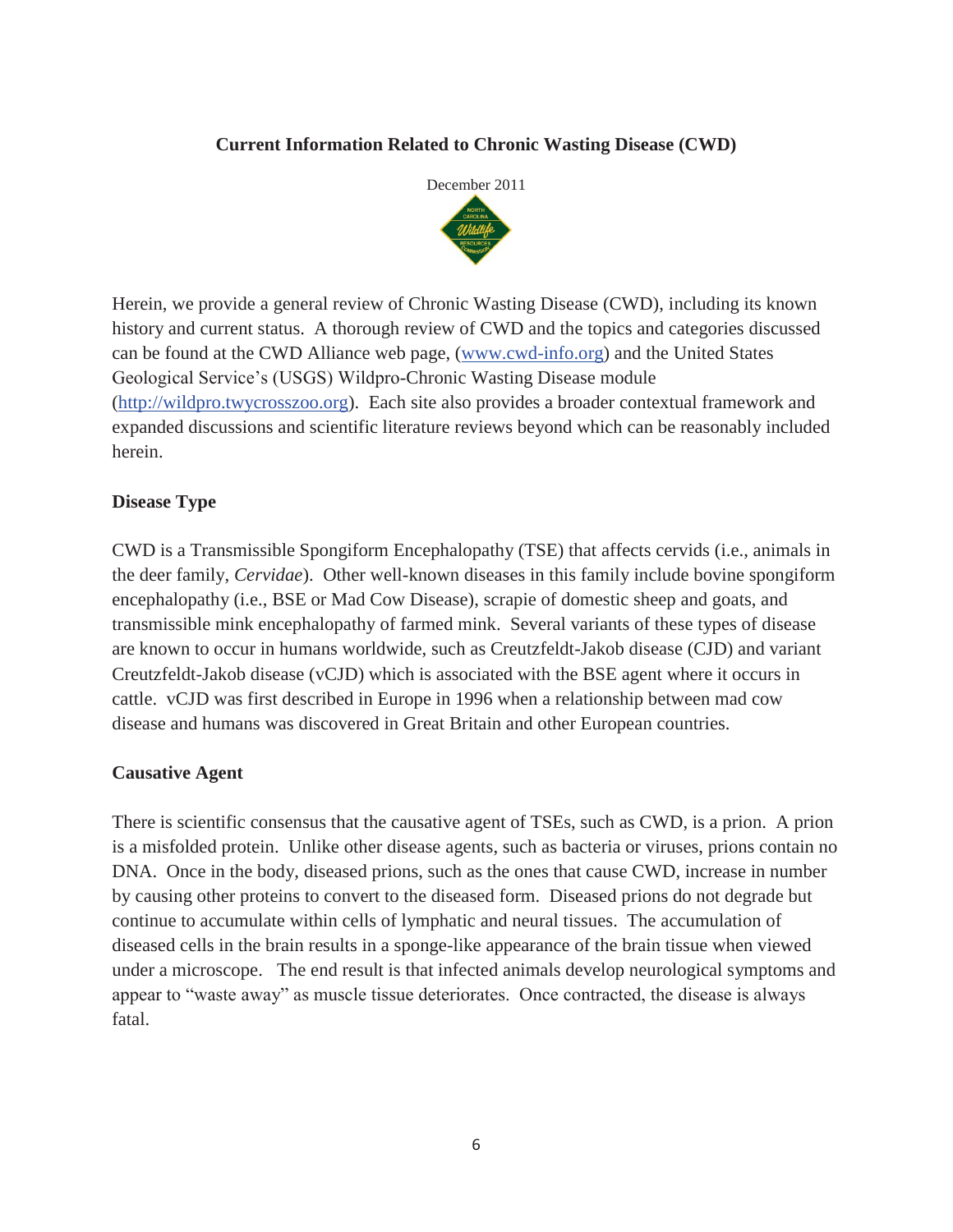# **Affected Species**

Originally discovered in a captive cervid facility in Colorado in 1967, CWD was thought to be an endemic disease of mule deer. Unfortunately, since that time it has spread to multiple species/subspecies of cervids.

Species/subspecies and year identified as naturally susceptible:

| $\bullet$ | Mule Deer                                     | 1967 |
|-----------|-----------------------------------------------|------|
|           | • Black-tailed Deer (subspecies of mule deer) | 1979 |
| $\bullet$ | E1k                                           | 1979 |
|           | • White-tailed Deer                           | 2001 |
| $\bullet$ | Moose                                         | 2005 |
| $\bullet$ | Sika Deer:                                    | 2010 |
|           | • Red Deer hybrids:                           | 2010 |

The ability for other cervid species or subspecies, or wildlife in other wild animal families to naturally contract CWD is not completely known, however ongoing research is exploring this question (CWD Alliance 2011). Considering the timeline above, it appears likely that more species or subspecies of cervids will naturally contract the disease.

# **Clinical Signs**

Clinical signs of infection include:

- progressive and extreme weight loss,
- development of neurological symptoms,
- decreased social interaction as the disease progresses,
- loss of fear of humans and loss of overall awareness, and
- frequent urination and salivation associated with excessive drinking.

# **CWD Diagnostics**

Research and development continues towards a live animal diagnostic test. While research is promising, no acceptable live animal test is currently available. The standard diagnostic test for CWD is the Immunohistochemistry (IHC) test performed on the obex tissue of the brain or specific lymphoid tissues. Other diagnostic tests such as utilizing enzyme-linked immunosorbent assay (ELISA) continue to be developed that allow more rapid testing of larger numbers of samples. Positive tests for CWD using the IHC test must be confirmed using the ELISA test.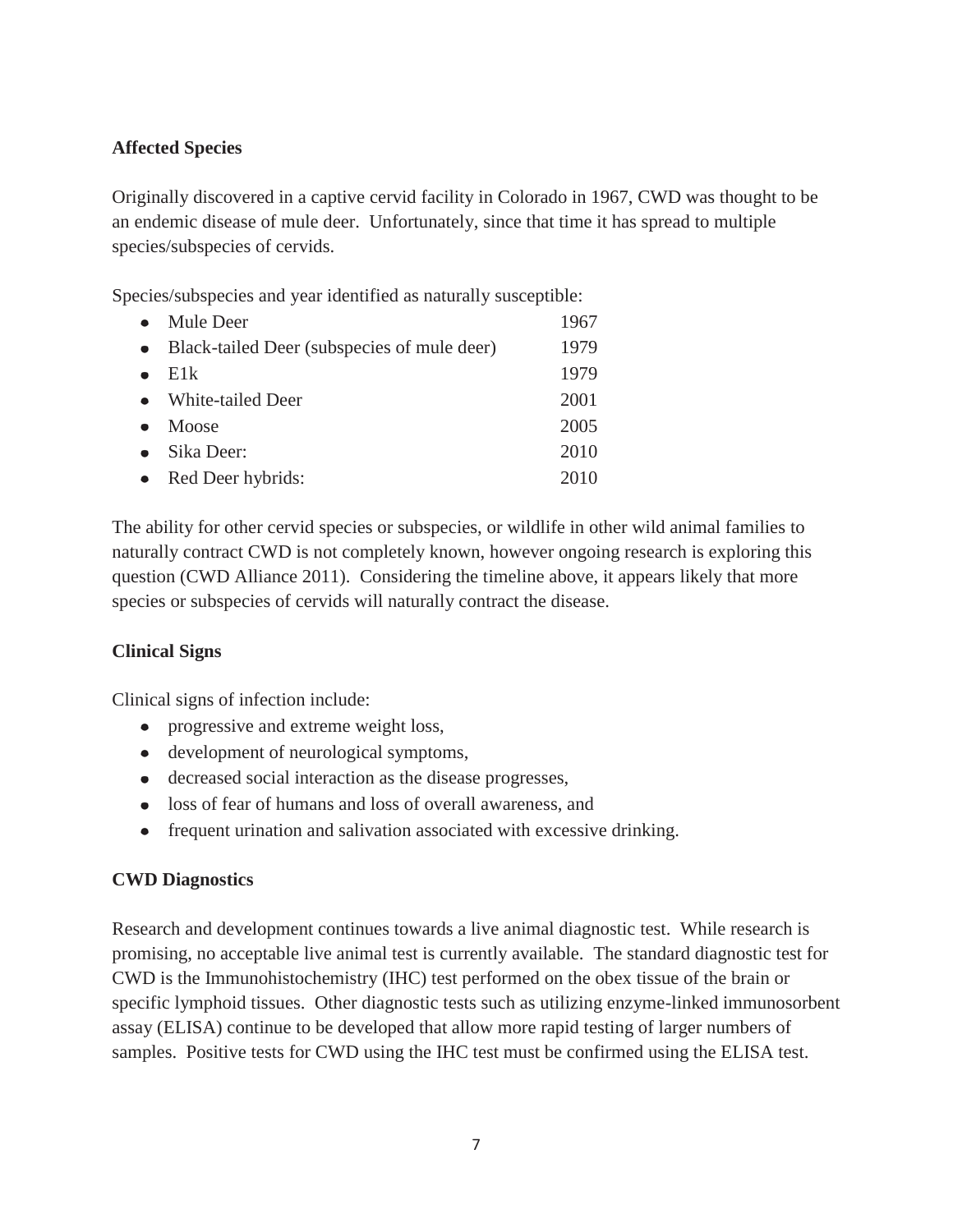### **CWD Transmission**

CWD has a long incubation period, which is the time between initial infection and the appearance of signs or symptoms of the disease. The length of this incubation period is quite varied; though the minimum incubation period appears to be around 17 months with the maximum being greater than 15 years. Infected animals may remain asymptomatic while potentially spreading the disease to other deer. Because presence of the disease may not be detectable in asymptomatic animals, testing an animal does not yield a negative result, but rather it yields a non-detected result. It is unknown at what point infected deer are functionally contagious and, thus, capable of spreading the disease.

Research continues regarding CWD transmission. Obviously CWD is transmissible and infectious, but many of the details as to how it is transmitted are as yet unknown. There is evidence that the disease is primarily transmitted by contact with prions. Diseased prions have been detected in body fluids including blood, saliva, urine, and feces. Prions can also reside in the soil of areas where previously infected deer were contained and can subsequently infect "new" deer introduced to the site. This scenario is referred to as environmental contamination. The Colorado Division of Wildlife attempted to eliminate CWD from the Fort Collins Foothills Wildlife Research Facility by treating the soil with chlorine, removing the treated soil, and applying an additional chlorine treatment before letting the facility remain vacant for more than a year; the effort was unsuccessful (CWD Alliance 2011).

Diseased prions or TSE agents are extremely resistant in the environment and transmission is likely by both direct and indirect routes. A healthy animal could contract the disease either by coming into direct contact with an infected animal or coming into contact with contaminated soil and/or infected carcasses or animal products. Given the length of time that infectious prions appear to exist outside of the body and the difficulty in eradicating them with chemicals or other similar cleaning efforts, the introduction of a single infected deer or carcass part could eventually lead to significant disease prevalence rates within a specific area.

While the detection of CWD in some wild deer herds has been traceable to the source of the infection, others remain a mystery. Rarely can an exact source be documented for the first positive deer found in a wild deer population. Thus a specific cause and effect relationship between CWD in wild herds and CWD in captive herds is not always conclusive.

Because direct contact with prions appears to be necessary to transmit the disease, the most likely path of movement of the disease into new areas is through intentional or unintentional human movement of infected deer or deer carcass parts. Concentrating deer in captivity or at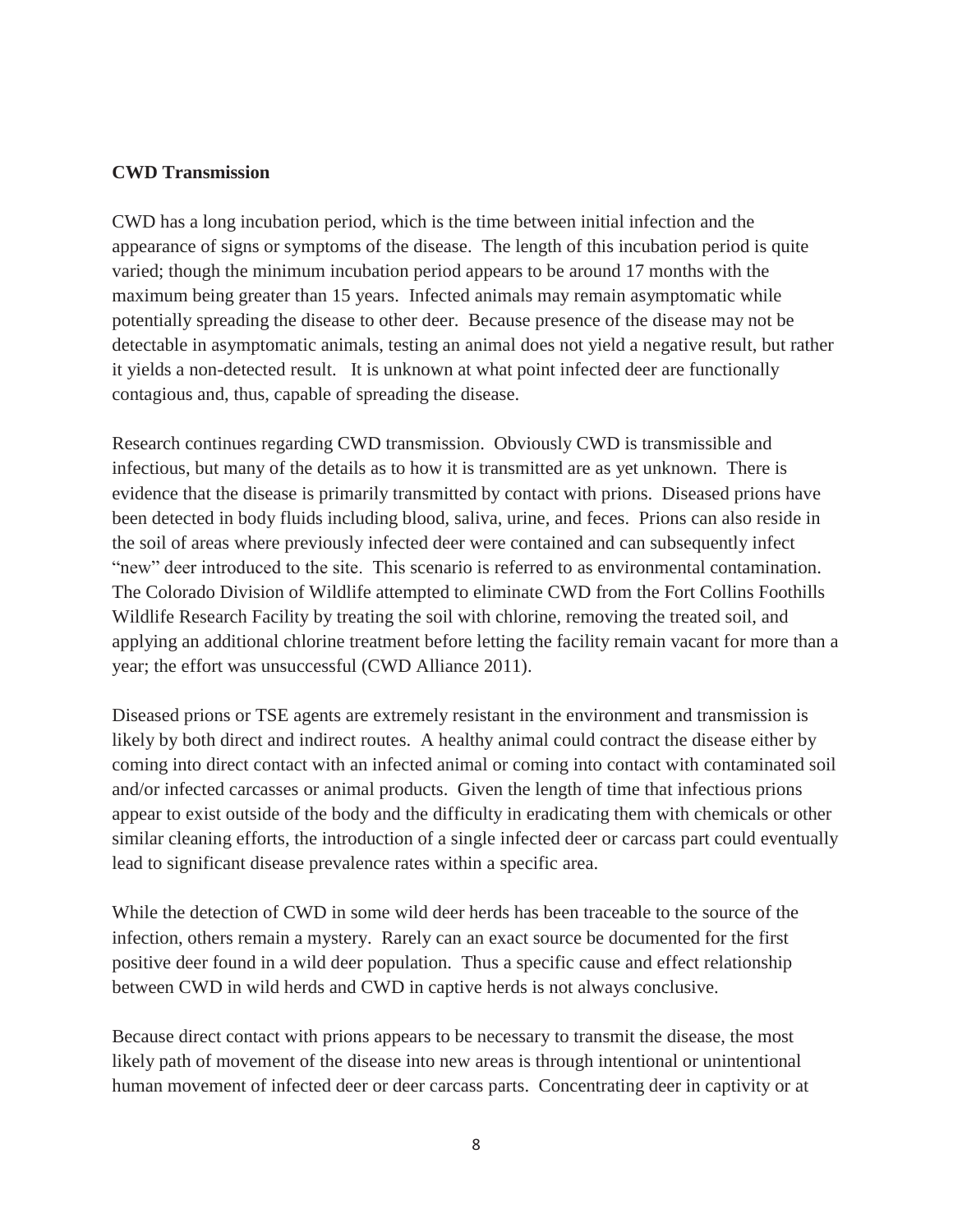artificial feeding sites increases the likelihood of direct and indirect transmission. Furthermore, the relative density of the wild deer herd also will impact the prevalence of the disease in wild populations.

### **Epidemiology**

| Minimum Known Incubation:                             | 17 months      |
|-------------------------------------------------------|----------------|
| Maximum Incubation:                                   | $>15$ years    |
| Youngest age of clinical diagnosis:                   | 17 months      |
| Point at which an infected animal becomes infectious: | <b>Unknown</b> |

#### **Chronology of CWD Detections (CWD Alliance 2011):**

- 1967 identified as a clinical disease of mule deer in Colorado
- 1978 positively identified as a TSE
- 1979 detected in mule deer in a Wyoming captive facility
- 1979 detected for the first time in captive black-tail deer in a Wyoming facility (NEW SPECIES)
- 1979 detected for the first time in captive elk (NEW SPECIES)
- 1981 detected for the first time in wild cervids, elk in Colorado
- 1985 detected in a wild mule deer in Colorado for the first time
	- detected in a wild mule deer in Wyoming for the first time
- 1996 detected outside of Colorado/Wyoming in a captive elk farm in Saskatchewan
- 1997 detected in several captive elk facilities in South Dakota
- 1999 detected in wild mule deer in Nebraska
- 2000 detected in wild mule deer in Saskatchewan
- 2001 detected in wild white-tailed deer in South Dakota (NEW SPECIES)
- 2002 detected in wild white-tailed deer in Wisconsin
	- detected in wild mule deer in New Mexico
	- detected in captive elk facility in Minnesota
	- detected for the first time in a captive white-tailed deer in Wisconsin
	- detected in wild mule deer outside of the previously delineated area in Saskatchewan
	- detected in captive elk facility in Oklahoma
	- detected in wild white-tailed deer in Illinois
	- detected in wild elk in South Dakota
	- detected in captive white-tailed deer in Alberta
	- detected for the first time west of the Continental Divide in Wyoming
- 2003 detected in wild mule deer in Utah
- 2004 detected in a location in Nebraska 250 miles from all previous locations
- 2005 detected in a captive and a wild white-tailed deer in New York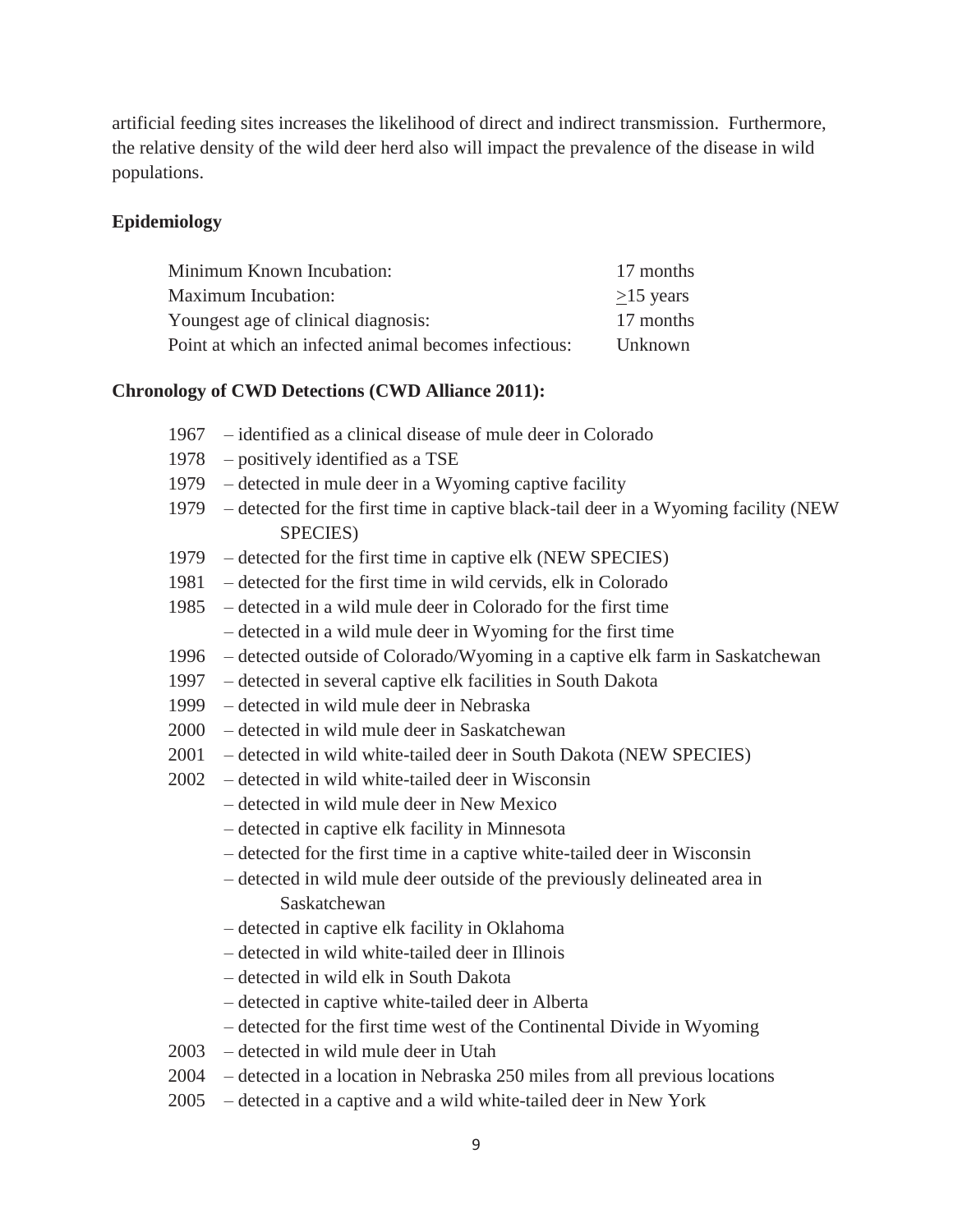- detected in wild white-tailed deer in West Virginia
- detected in a wild moose in Colorado (NEW SPECIES)
- detected for the first time in a wild mule deer in Alberta
- detected in wild elk in New Mexico
- 2006 detected in white-tailed deer in Kansas
	- detected for the first time in captive white-tailed deer in Minnesota
- 2007 detected in wild white-tailed deer for first time in Alberta
- 2008 detected in wild elk populations in Saskatchewan
	- detected in captive white-tailed deer in Michigan
	- detected in moose for the first time in Wyoming
- 2010 detected in wild white-tailed deer in Virginia
	- detected in captive white-tailed deer in Missouri
	- detected in wild mule deer in North Dakota
	- detected in sika deer and Red deer hybrid in Korea (NEW SPECIES)
- 2011 detected in wild white-tailed deer in Minnesota
	- detected in wild white-tailed deer in Maryland

### **Translocation of the Disease**

The above chronology illustrates the rapid spread of CWD across North America. The disease was first discovered in 1967 and was thought to be confined to mule deer and elk populations in Wyoming and Colorado for nearly 30 years. In 1996, the disease was discovered in a private captive elk facility in Saskatchewan containing elk that had been imported from private U. S. captive facilities. Known occurrence of the disease has spread from the original 2 states (Colorado and Wyoming) to 17 other states (Illinois, Kansas, Maryland, Michigan, Minnesota, Missouri, Montana, Nebraska, New Mexico, New York, North Dakota, Oklahoma, South Dakota, Utah, Virginia, West Virginia and Wisconsin), 2 Canadian providences (Alberta and Saskatchewan) in 15 years and has been detected in 5 species of deer in North America and 2 other species in Korea.

Due to the inability to "prove" the source from which wild deer have become infected, the definitive link between captive facilities and wild deer infections has not been documented. However, rather than spreading slowly through the resident population as observed in states that have monitored the disease, CWD appears to have spread by jumping from state to state (see map below, USGS 2011) suggesting that the disease has been spread by human movement of animals or infectious materials.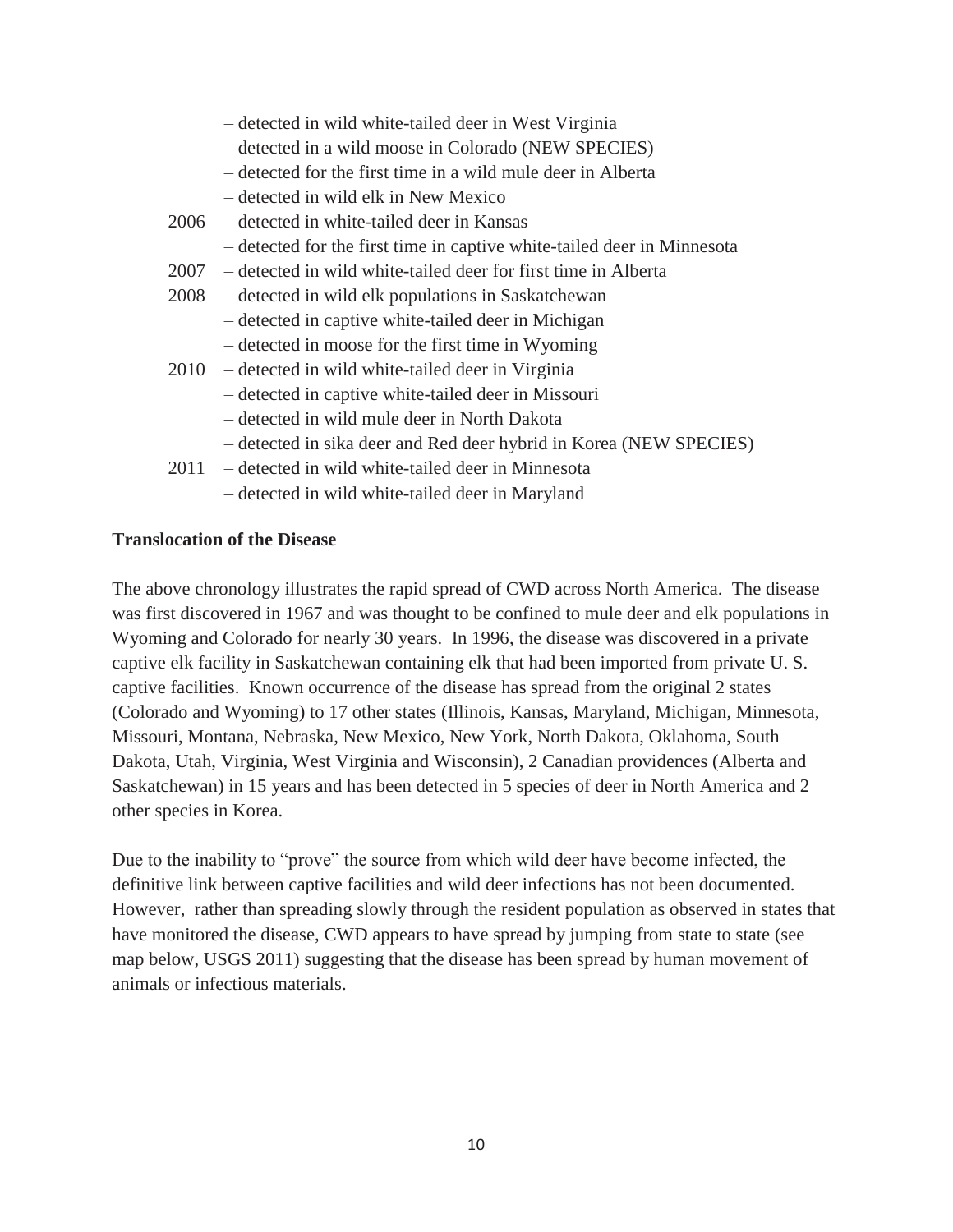

Distribution of Chronic Wasting Disease in North America, April 2011.

### **Ecological Impacts to Deer and Deer Populations**

CWD is a highly contagious disease that is always fatal. Therefore, the potential to have CWD in either a free-ranging or captive cervid herd is extremely concerning to wildlife biologists and others interested in sound management of deer. The ecological cost of having CWD is difficult to accurately portray or predict. First detected east of the Mississippi in 2002, CWD is a relatively new phenomenon in the eastern U.S. Therefore, predicting the impacts of CWD on future population trends is challenging. Researchers must use available data regarding prevalence rates and rate of spread that is currently being observed in CWD-positive states to predict the potential outcome for deer populations in other areas. Computer modeling offers the best possible scenario for predicting the impact of CWD on deer populations.

Results of current modeling efforts using data from deer herds in states with CWD are sobering. These models generally show significant impacts to deer populations that may not occur until 25 to 50 years after they become infected and extinction of populations may occur in 100 years (Wildpro 2011). Almberg et al. (2011) suggested that disease prevalence and the severity of population decline depends on the duration that prions remain infectious in the environment. Once CWD exists in an area it is likely there to stay until such time as the prions no longer exist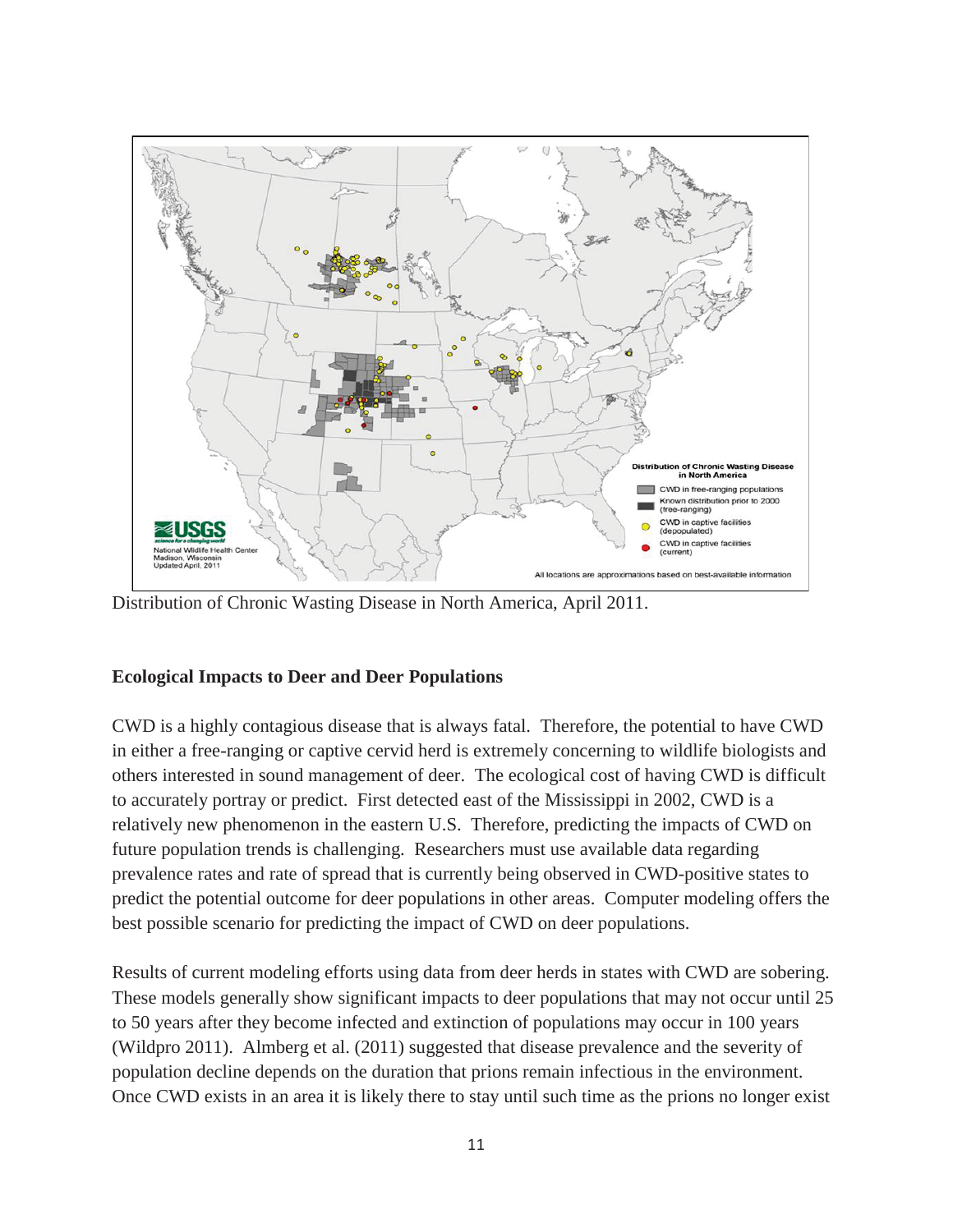in the environment. The length of time prions can persist in the environment is currently unknown, though indications are that they can exist for years depending on environmental conditions and soil types.

States in which the disease has been present for longer periods of time are beginning to see significant impacts. Currently, in Wyoming, where CWD was first documented in wild mule deer in 1985, researchers are examining the impacts of CWD on a mule deer herd with a high prevalence of the disease. Current reports from the Wyoming Game and Fish Department (WGFD) indicate that 49% of the mule deer herd is infected with CWD and the herd has decreased by 50% over the last 10 years. Research is underway to determine the role CWD in this population decline (WGFD 2011).

The length of time before CWD would significantly impact our native deer population if it occurred in North Carolina makes it difficult for biologists to portray the significance of this disease threat. However, most adults alive today will not likely see the end result of the effects of this disease on the deer populations that they now enjoy. Thus, resource managers must successfully explain to hunters, citizens, and policy makers the necessity of effective control measures to protect native deer resources.

### **Prevention and Control**

The NCWRC conducts systematic statewide CWD surveillance on free-ranging whitetail deer every 5 years. During the 2003 sample period 1,488 samples were collected; during the 2008 sample period 1,403 samples were collected. Most of these samples come from hunter or automobile-killed deer. Note that samples are taken from whitetail deer exhibiting clinical signs of a central nervous system disorder whenever they occur regardless of the 5 year surveillance schedule. Also, all cervids that die in a pen are required to be tested for CWD.

At this time CWD is a non-treatable disease, limiting actions to those of controlling spread of the disease. Many factors contribute to the difficulty of controlling CWD, including:

- long incubation periods,
- difficulty in detecting early clinical signs,
- absence of a diagnostic test for live animals,
- an extremely resistant infectious agent,
- potentially long term environmental contamination,
- incomplete understanding of transmission mechanisms,
- high potential for translocation of the disease by humans,
- deer density and movement behavior, and
- concentrating animals by supplemental feeding and baiting.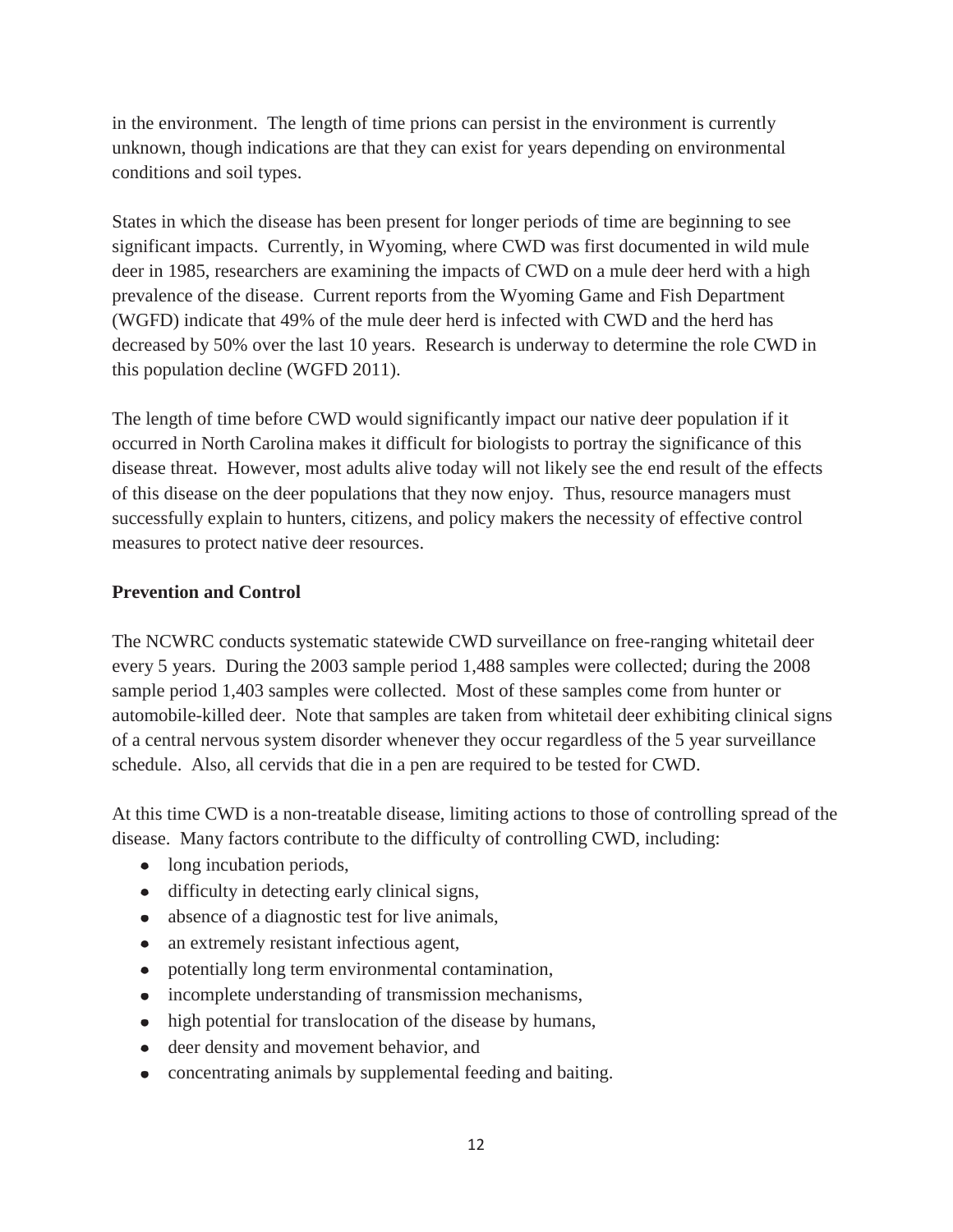North Carolina and other states that have yet to confirm the presence of CWD should continue to be diligent in their efforts to prevent the introduction of the disease using the following options:

Captive Herds

- Maintain strict control and monitoring or prohibition of captive herd facilities to prevent introduction of the disease or detect the presence as early as possible.
- If CWD is detected, affected facilities must be quarantined and depopulated.
- Exclude captive and wild animals from infected area(s).

Free-ranging Herds

- Protect wild populations by closely regulating or prohibiting captive cervid facilities.
- Prohibit or closely regulate importation of live deer.
- Prohibit intentional or unintentional importation of infectious materials.
- Maintain active surveillance programs to maximize probability of early detection.

If CWD is detected, states should:

- Implement a previously developed CWD Response Plan and amend as new information becomes available (NCWRC has a CWD Response Plan).
- Attempt to eradicate the disease if possible.
- Attempt to limit or slow expansion of the disease when eradication is not possible.

# **Literature Cited**

- Almberg E.S., Cross P.C., Johnson C.J., Heisey D.M., Richards B.J. 2011. Modeling Routes of Chronic Wasting Disease Transmission: Environmental Prion Persistence Promotes Deer Population Decline and Extinction. PLoS ONE 6(5): e19896. doi:10.1371/journal.pone.0019896
- Chronic Wasting Disease Alliance [CWD Alliance©]. 2011 CWD Alliance homepage. < http://www.cwd-info.org/>. Accessed 20 October 2011
- Kepple, R. 2011. Study To Look At CWD Impacts To Mule Deer Populations. Wyoming Game and Fish Department (WGFD) *News Release*. March 4, 2011.
- United States Geological Survey [USGS]. 2011. National Wildlife Health Center. Chronic Wasting Disease (CWD). <http://www.nwhc.usgs.gov/disease\_information/chronic\_wasting\_disease/index.jsp>. Accessed 20 Oct 2011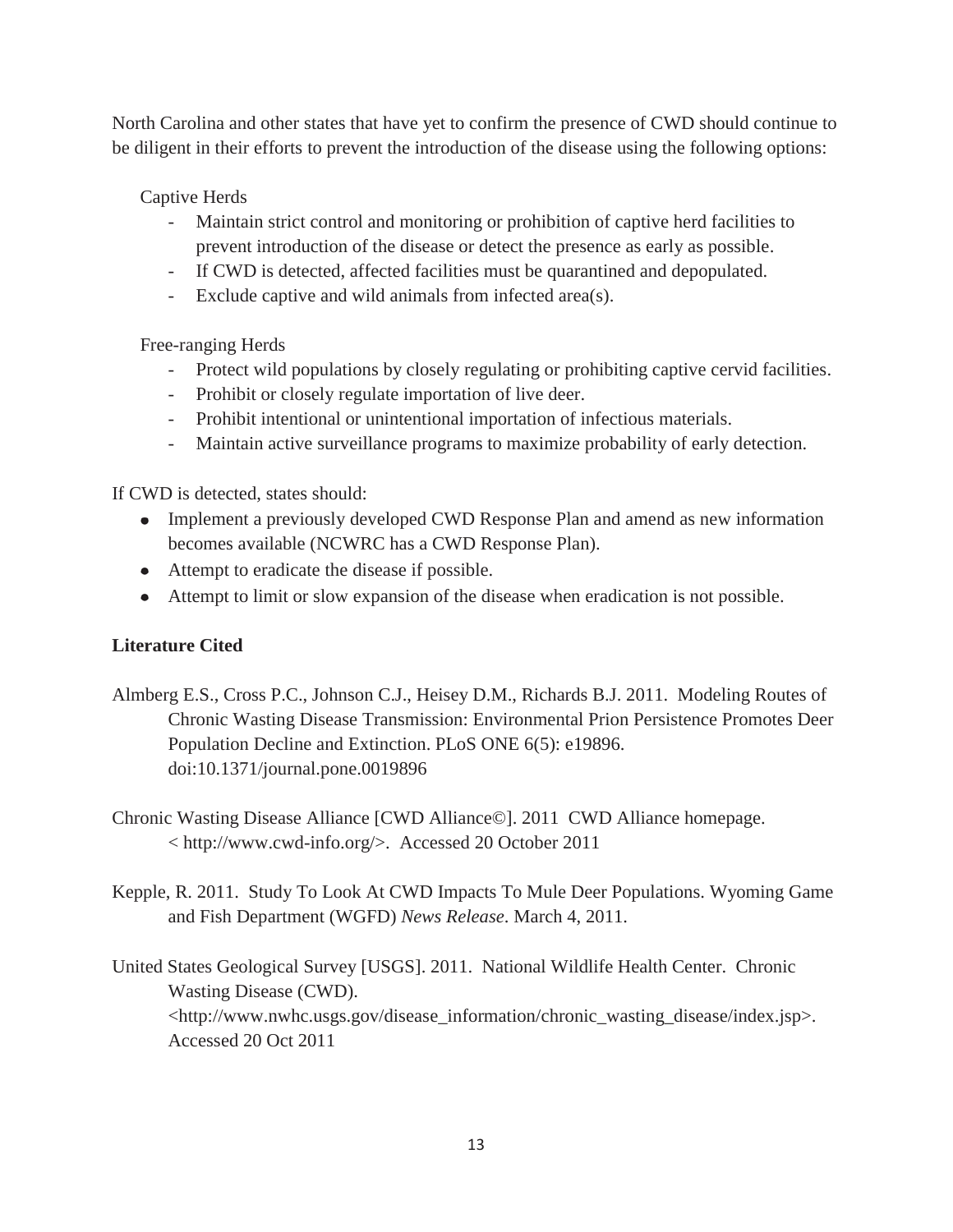Wildlife Information Network [Wildpro®]. 2011 Wildpro-Chronic Wasting Disease Module. <http://wildpro.twycrosszoo.org/List\_Vols/CWD/Contents\_CWD.htm> . Accessed 20 Oct 2011.

Wyoming Game and Fish Department. 2011. News Release. http://gf.state.wy.us/downloads/pdf/RegionalNews/RK\_CWD.pdf. Accessed 19 Oct 2011.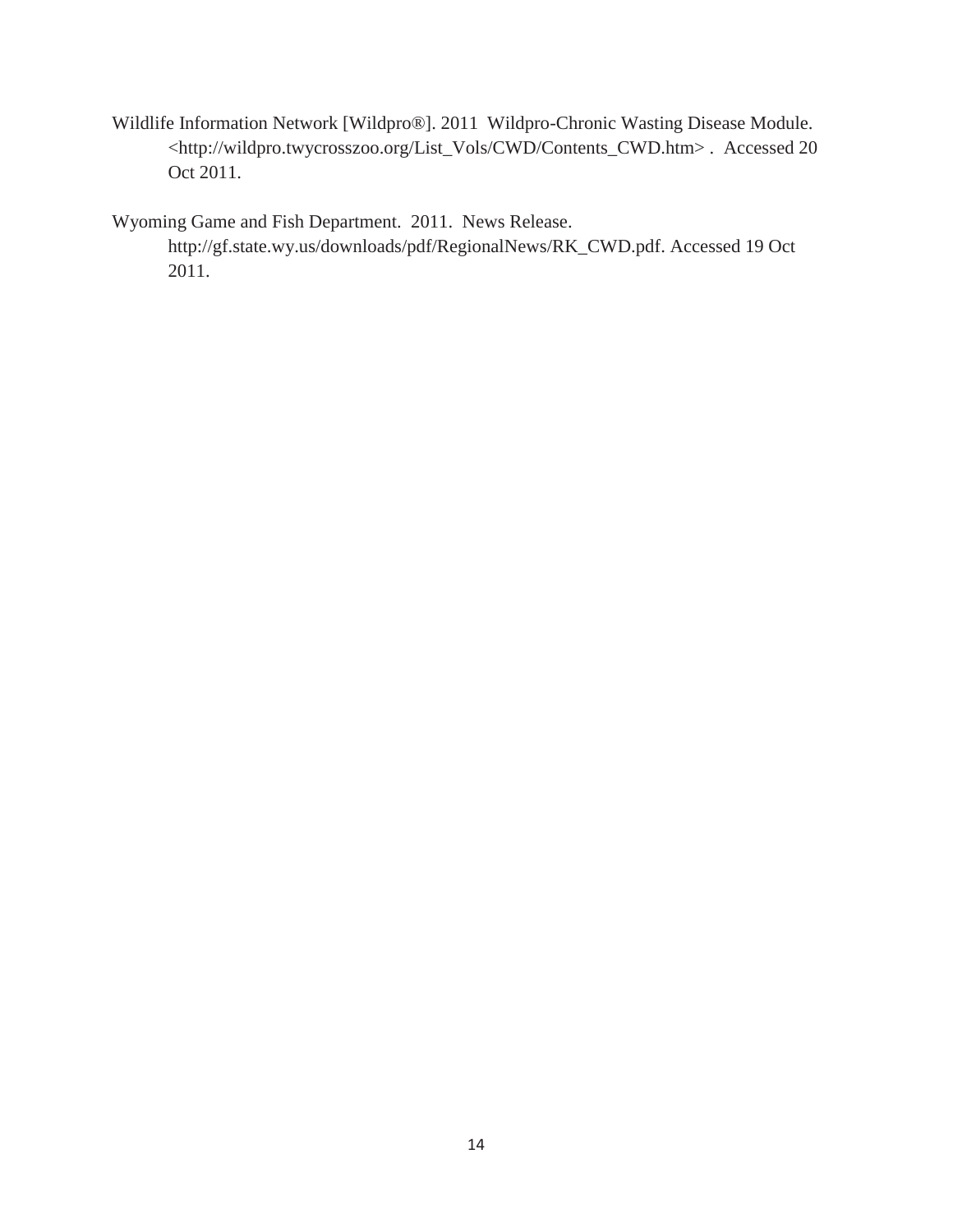#### **Economic Impacts of Detecting Chronic Wasting Disease in North Carolina**



Hunting is big business in North Carolina. During 2006, 277,357 resident hunters spent \$488 million on retail purchases which generated \$818 million in economic output. These expenditures supported 8,332 jobs and contributed to \$46 million in state tax revenue. Of these, 197,220 resident deer hunters were an important part of this economic activity. They spent \$187 million on retail purchases, thereby generating \$322 million in economic output. These expenditures by deer hunters supported 3,408 jobs and contributed to \$20 million in state tax revenue. Deer hunters also spent \$50 million for travel-related expenses (Southwick Associates 2008). The detection of CWD and subsequent implementation of a CWD response plan in North Carolina would have significant impacts on North Carolina's hunting-based economies and jobs.

Detection of CWD would trigger the implementation of the North Carolina Wildlife Resources Commission's (NCWRC) Chronic Wasting Disease Response Plan (NCWRC 2006). However, political realities could greatly affect how the plan is implemented if CWD is detected within the state, because the direct economic impact to the NCWRC is dependent on the level of response to detection of the disease. While it is impossible to comprehensively estimate the exact overall economic impacts of the disease, there are several direct and indirect impacts that are likely to affect the NCWRC and other entities. Many variables ultimately determine the true economic impact of becoming positive for CWD. Important factors of consideration include, but are not limited to:

- the location in the state the disease is initially detected,
- disease prevalence rates at time of detection,
- the size of the CWD management area and ability to contain the disease,
- the NCWRC's ability to completely implement the CWD Response Plan,
- the duration of CWD management activities,
- the extent that captive cervid facility operators are affected, and
- hunter and non-hunter behavioral responses to detection of the disease.

Because of the nature of the disease and other biological factors, CWD has the potential to have significant long-term effects on the state's white-tailed deer resource, ultimately greatly reducing or eventually eliminating the population. The initial detection of CWD in North Carolina would begin a long path toward disease eradication or containment, unless circumstances facilitated immediate eradication or containment. The ultimate economic cost associated with the longterm presence of this disease may be a significant loss of hunters and their annual infusion of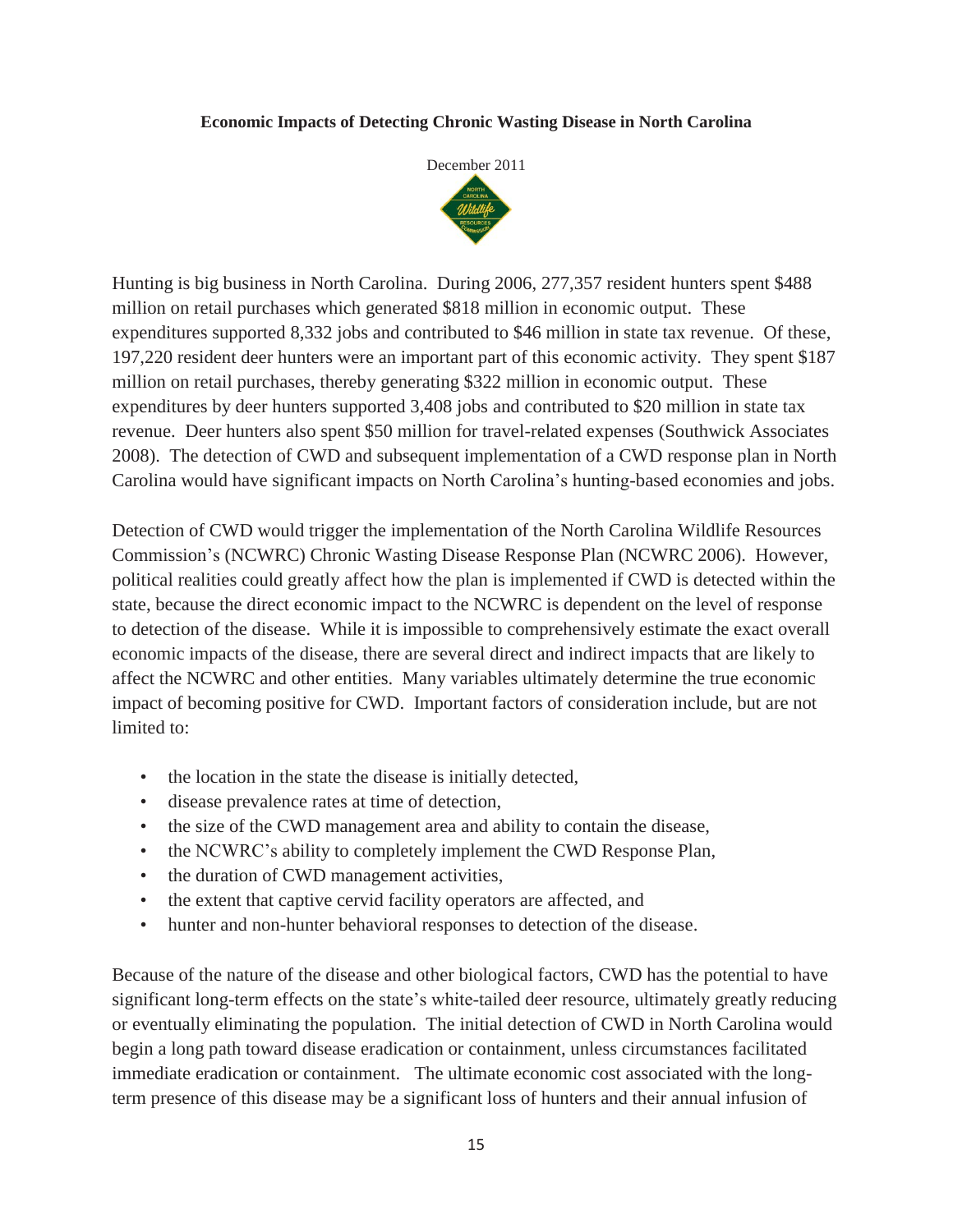dollars into the state's economy. Because sociological responses in North Carolina are unknown, these long-term effects cannot be adequately predicted and are not addressed herein. Our evaluations of costs focus primarily on short-term costs associated with initial detection of CWD as they affect various stakeholders.

### **Economic Impacts to the North Carolina Wildlife Resources Commission**

One method to evaluate potential costs to the NCWRC is to examine costs incurred by state wildlife agencies that have experienced CWD. Two pertinent examples of agency response costs are from Wisconsin and Virginia. Wisconsin is a state where detection occurred after the disease had likely been undetected for an extended period of time. In Wisconsin, CWD appeared to occur over a large area and prevalence rates were high within the white-tailed deer population. Virginia represents a state that implemented their response plan immediately following detection of CWD in an adjacent state (i.e., West Virginia) and subsequently located a positive animal within their state. Because the detection in Virginia occurred before prevalence rates became high, Virginia was able to focus efforts and cost on containment in a smaller geographical area. These examples demonstrate the importance of early detection and response from both biological and fiscal perspectives.

### **Wisconsin Example:**

Upon discovery of CWD in the Wisconsin the Wisconsin Department of Natural Resources took an aggressive approach in an attempt to stop the spread of CWD and originally hoped to eradicate the disease. Unfortunately, the discovery of CWD likely occurred too late and complete eradication is now thought to be unlikely in the highly endemic areas of the state. Nevertheless, Wisconsin spent approximately \$25 million dollars on CWD activities from 2002 through 2006 (Langenberg et al. 2009). Wisconsin's actions included sample processing, creating incentives for hunters that included monetary rewards, low-cost permits, and a program to donate venison to food pantries and utilizing agency employed sharpshooters to kill deer, which accounted for 5.2% of deer killed in 2004/05.

### **Virginia Example:**

The Virginia Department of Game and Inland Fisheries (VDGIF) activated their CWD response plan in 2005 upon discovery of CWD in the adjacent state of West Virginia. Costs associated with activation of their plan were approximately \$70,000/ year and consisted of sample processing, equipment and other tangible goods. Implementing other portions of the VDGIF response plan when CWD was detected in Virginia in 2009, increased annual costs to \$180,000.00 (Matt Knox and Nelson Lafon, personal communication.). These costs do not include staff time, vehicle costs, and other personnel related expenditures. In contrast to Wisconsin, Virginia did not instigate hunter rewards, or utilize paid sharpshooters.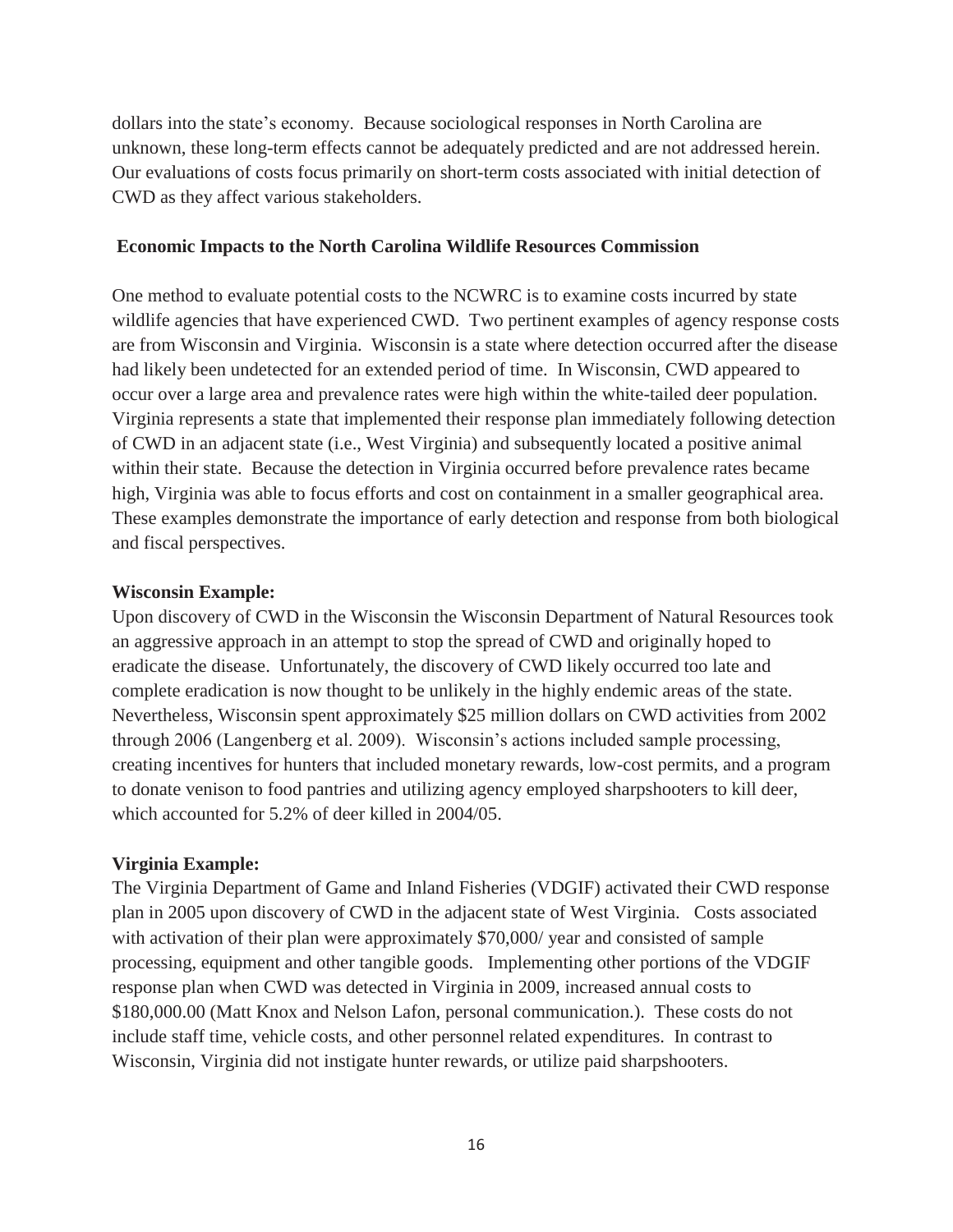NCWRC has an active surveillance program and CWD response plan similar to those of the VDGIF. Therefore costs experienced by VDGIF are likely most representative of the direct financial impacts the NCWRC might incur provided there is early detection. In almost any scenario, the detection of CWD within North Carolina would put a tremendous strain on financial and employee resources within the NCWRC. Costs to the NCWRC can be categorized as either direct or indirect costs.

Direct costs associated with CWD surveillance and management would mostly include employee expenses associated with implementing the CWD Response Plan. Personnel would be needed to staff agency check stations, collect and submit tissue samples for testing, conduct deer sampling and removal/population reduction activities, conduct law enforcement activities, and provide associated support services. Other direct costs include procurement of all necessary supplies for agency management and surveillance activities, charges associated with testing of CWD samples, vehicle fuel and maintenance costs, and potential contract costs if USDA-APHIS-Wildlife Services is utilized to assist with deer sampling and removal/population reduction activities.

Indirect Costs associated with funding and personnel resources for CWD management and surveillance activities would be directly diverted from other agency programs. Therefore, becoming CWD positive would impact our ability to administer other programs to the possible detriment of other wildlife species and would directly affect services our agency provides to constituents.

A survey of deer hunters in 8 states and elk hunters in 3 states revealed that 2% of resident and 4% of nonresident hunters would stop hunting deer and elk if CWD was present at low prevalence rates (Vaske et al. 2005). However, if 50% of deer or elk were infected with CWD, 38% of resident and 52% of nonresident hunters would quit hunting those species. An even higher percentage (53% resident, 64% nonresident hunters) would stop hunting deer or elk if it was determined a hunter had died from CWD. After discovery of CWD in Wisconsin license sales declined 10% the following year. It is estimated that the NCWRC would lose approximately \$976,820 annually if 10% of deer hunters did not purchase hunting licenses due to detection of CWD within North Carolina (Clark 2010).

The potential loss of federal Pittman-Robertson (P-R) funds due to a decrease in deer hunter numbers and/or decreased deer hunter effort or interest could add further strain on agency resources and our ability to manage North Carolina's wildlife resources. The wildlife restoration component of the apportionment of P-R funds is based on the formula of 50% of land area plus 50% of the number of paid license hunters compared to the national total. If North Carolina's number of certified license holders goes down while most other states numbers hold steady or go up then we could receive substantially less of these funds.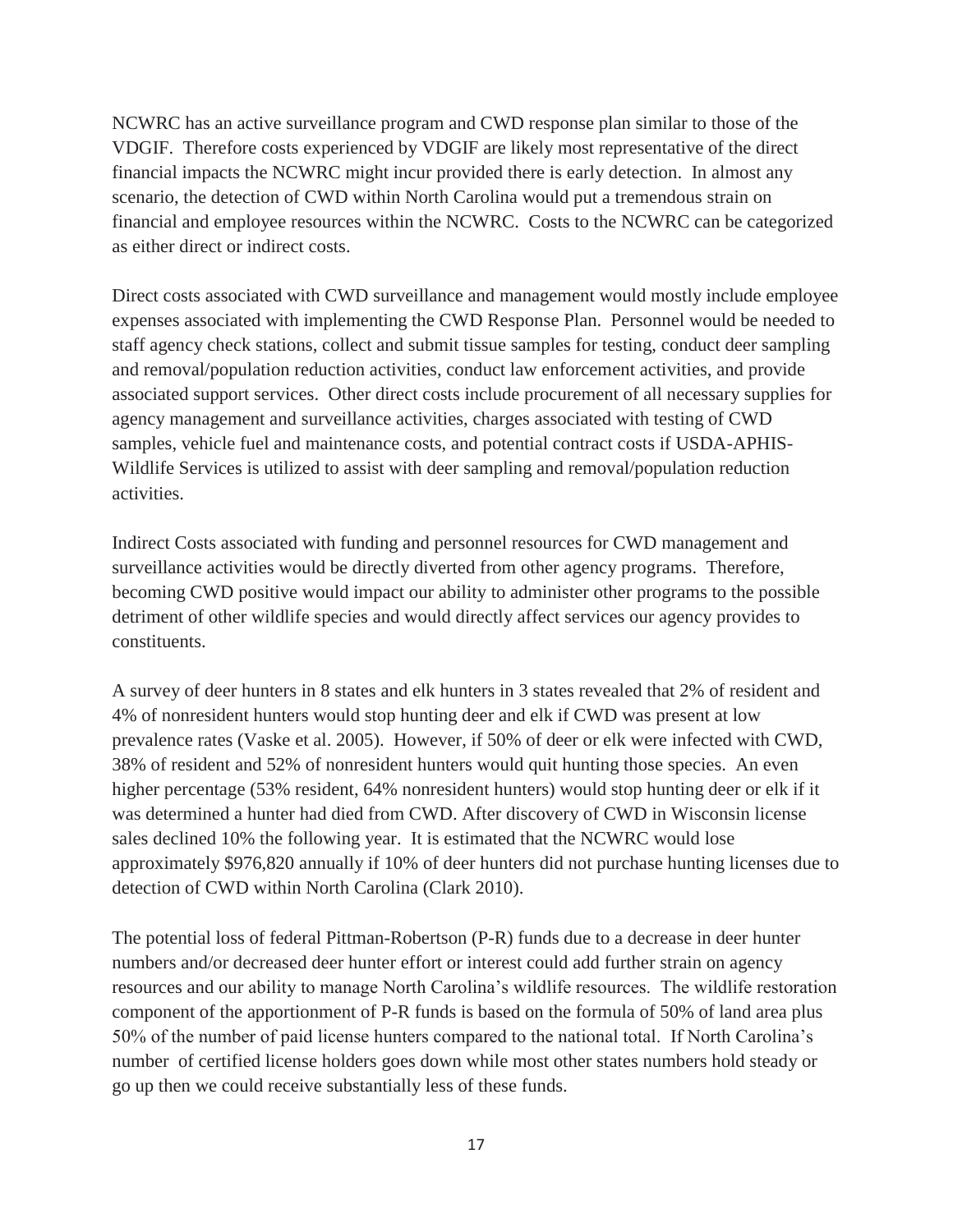The shifting of agency resources to CWD management and containment activities could also affect overall agency fiscal stability by creating a situation in which the agency is mandated to carry out actions that are or may be ineligible for federal funding (e.g., testing deer for hunter consumption, indemnifying depopulated captive herds, indemnifying farmers and retailers in CWD zones, etc.). In addition, due to strains on non-federal funds and staff resources, the agency may become unable to fully meet existing federal grant obligations or to obligate these funds to eligible activities. Lastly, it is possible that the agency's CWD management actions, perceived inadequacy in protecting the deer herd and potential diversion of resources from other agency programs, could erode public support for the agency. CWD management and containment actions could also lead to dissension within and among supportive constituent groups. Decreased support could lead to decreases in monetary resources (license sales, nongame tax write-off donations, sale of the agency magazine, and other purchases and contributions) as well as contribute to a decreased effectiveness in the agency's ability to manage North Carolina's wildlife resources.

#### **Economic Impacts to Hunters**

Hunters within the CWD management zone would suffer financial impacts if CWD were to be detected in North Carolina. In a fiscal note prepared in 2010 by the NCWRC, Clark (2010) estimated that hunters would incur a collective cost of approximately \$1,008 transporting deer to agency-staffed check stations within the minimum-sized (i.e., 5-mile radius) CWD management zone. Restrictions on the removal of certain deer carcass parts from the CWD management zone could result in collective costs to hunters of \$6,300 annually in meat processing and carcass disposal expenses. These expenses would increase proportionally as new CWD positive animals are detected, resulting in an increase in the size of the CWD management zone. There are other costs related to changes in hunter behavior that cannot currently be estimated or predicted. For example, many people may refrain from consuming deer meat resulting in additional costs for purchases of other meats. Removal of legal baiting, although involuntary, could actually reduce hunter costs though it might transfer those losses to retailers and/or local farmers. It is uncertain as to the impact on prices paid by hunters to lease hunting land. While there may be a few impacts that reduce hunter costs, they are far outweighed by those that increase hunter costs. Deer hunters will likely experience a loss of the recreational benefits of hunting. Recreational benefits are typically defined as the value of the recreational activity to the individual. Individuals often place a higher economic value on an activity than they actually spend to participate in that activity. It was estimated that Wisconsin deer hunters could lose between \$70 million and \$100 million in recreational benefits in one year (Bishop 2002). Applying the methodology described by Bishop (2002), North Carolina hunters could lose an estimated \$35 to \$54 million annually in recreational benefits if CWD were detected in the state.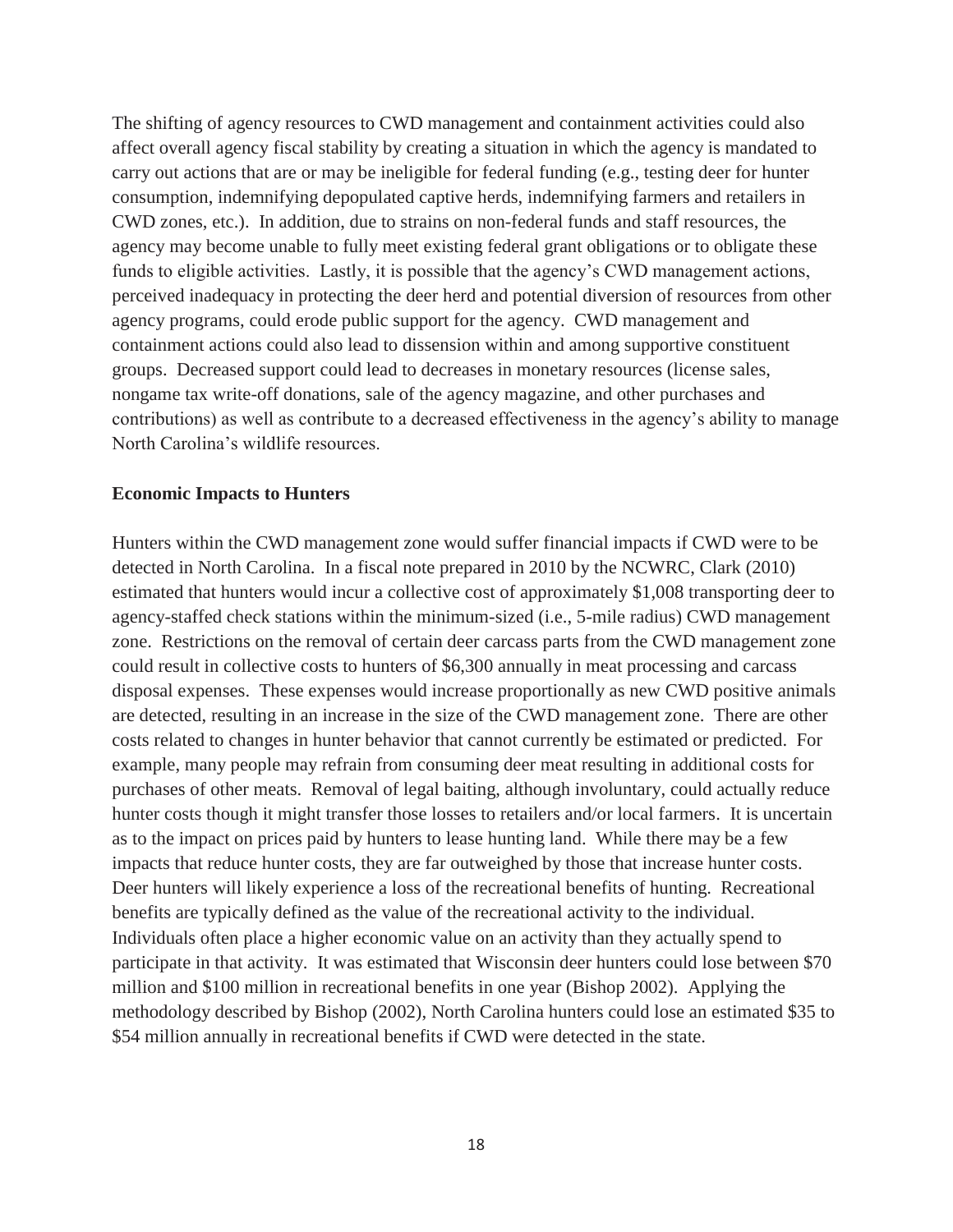### **Economic Impacts to Captive Cervid Facility Owners**

Economic impacts that captive cervid facility owners may incur are highly variable and depend on the circumstances surrounding a positive diagnosis of CWD in the state. The NCWRC's fiscal note for the 2010 emergency powers rule proposal provides an analysis of the economic impacts to captive cervid facility owners in a worst-case scenario. In this scenario CWD is found in 3 large captive cervid facilities in close proximity to each other in Rowan County. The value of cervids lost by facility owners in this example was estimated at \$861,000.

Even if CWD is not detected in a captive cervid facility, the detection of CWD in free-ranging deer within North Carolina would directly affect captive cervid facility owners both within and outside the established CWD management zone. As indicated in the NCWRC's CWD Response Plan, the transportation of captive cervids for any reason within the CWD Management Zone would be prohibited. Under current NCAC rules this prohibition could result in economic impacts to captive cervid facility owners due to their inability to obtain a permit to transport captive cervids for veterinary treatment, slaughter for human consumption, transfer to out-ofstate sources, or transfer to another captive cervid facility in North Carolina.

Other potential losses to captive cervid facility owners are impossible to estimate. If North Carolina becomes CWD positive it is likely that restrictions implemented by some other states and Canadian provinces will prohibit importation of North Carolina cervids into their jurisdictional areas. Therefore, the marketability and possibly the overall value of captive cervids will likely be reduced if CWD is detected in North Carolina.

### **Economic Impacts to North Carolina**

Assuming a 10% reduction of deer hunting activity in the state caused by detection of CWD, it is estimated the impact to North Carolina's marketplace would be \$32 million annually (Clark 2010). These impacts would be a result of less hunting-related expenditures on equipment, transportation, food, lodging, and other hunting trip costs. At the local level, an important economic cost to the establishment of a CWD management zone would be related to the prohibition against baiting and feeding of deer. It is estimated that retailers would lose approximately \$60,480 in sales related to corn sold for use as deer bait in a minimally-sized (i.e., 5-mile radius) CWD management zone (Clark 2010). The loss of these sales would also result in an estimated loss of \$9,374 to local governments due to lost tax revenues. It is unknown as to the economic impact this might have on North Carolina farmers and wholesalers. Individuals that enjoy wildlife viewing could lose recreational benefits from the occurrence of CWD in the state (Seidl et al. 2003), but it is impossible to estimate the actual economic impacts associated with those reduced benefits. It is believed that other economic impacts associated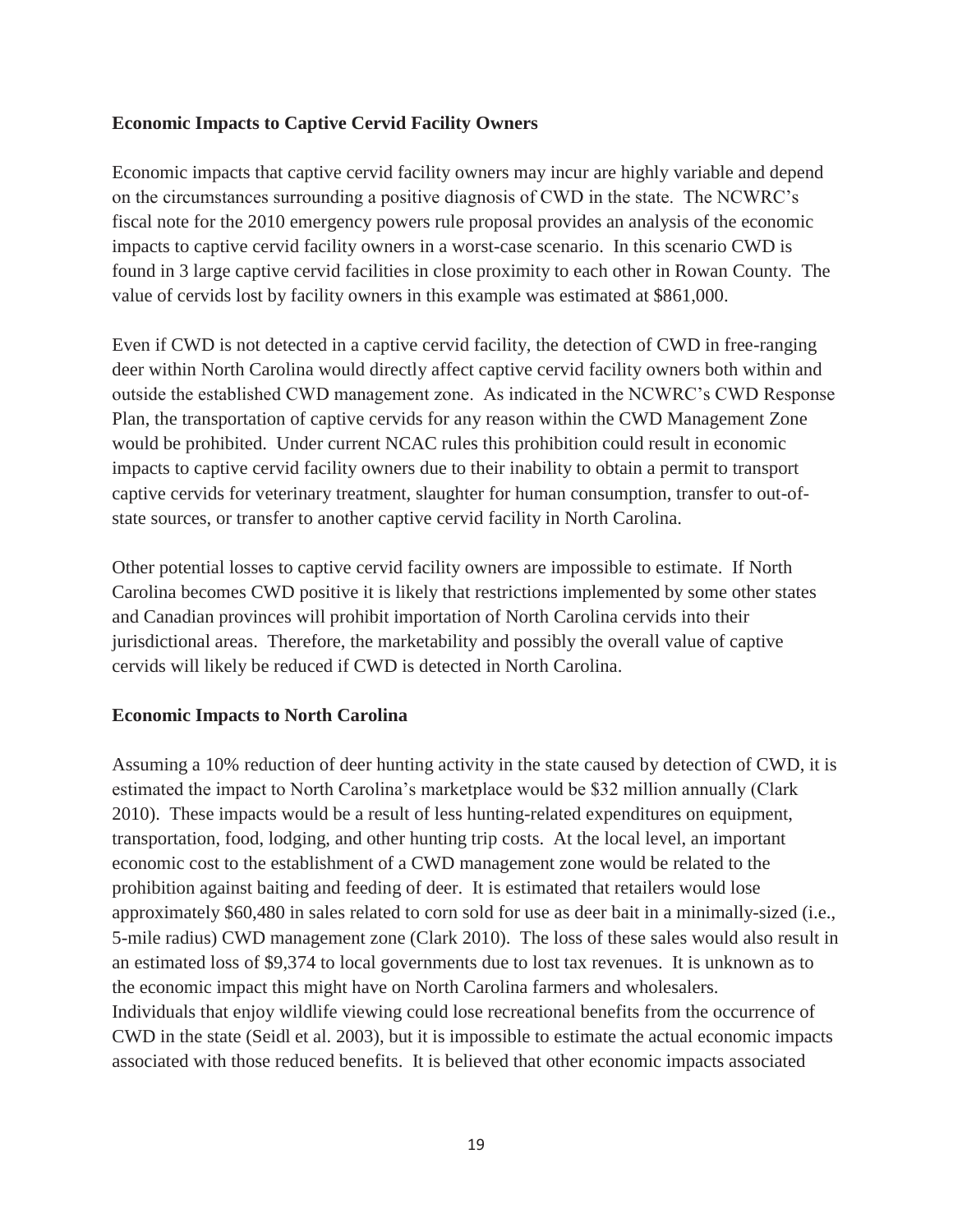with the general/non-hunting public will be relatively insignificant should CWD be detected within the state.

# **Estimate of Annual Economic Impact to North Carolina**

The economic impact of detection of CWD in North Carolina will be significant. While quantifying that number is difficult due to the numerous variables as outlined above, a conservative estimate of cost is possible. Derived from information received from other states that have detected CWD, we conservatively estimate the annual cost following detection of CWD in one location within North Carolina is estimated as follows:

| Estimated Direct Cost to the Agency (non-personnel):  | $$180,000$ (Virginia costs)  |
|-------------------------------------------------------|------------------------------|
| Estimated Direct Cost to the Agency (personnel):      | \$200,000                    |
| Minimum Estimated Indirect Cost to the Agency:        | \$976,820                    |
| <b>Estimated Direct Cost to Hunters:</b>              | \$1,008                      |
| Direct Cost to Captive Facility Owners (worst case):  | $$287,000$ (per owner within |
|                                                       | the "hotzone")               |
| Estimated cost to the Economy:                        | \$32,000,000                 |
| Minimal Estimated Annual Cost to NC (actual dollars): | \$34,000,000*                |

\*Does not include estimate of lost recreational value.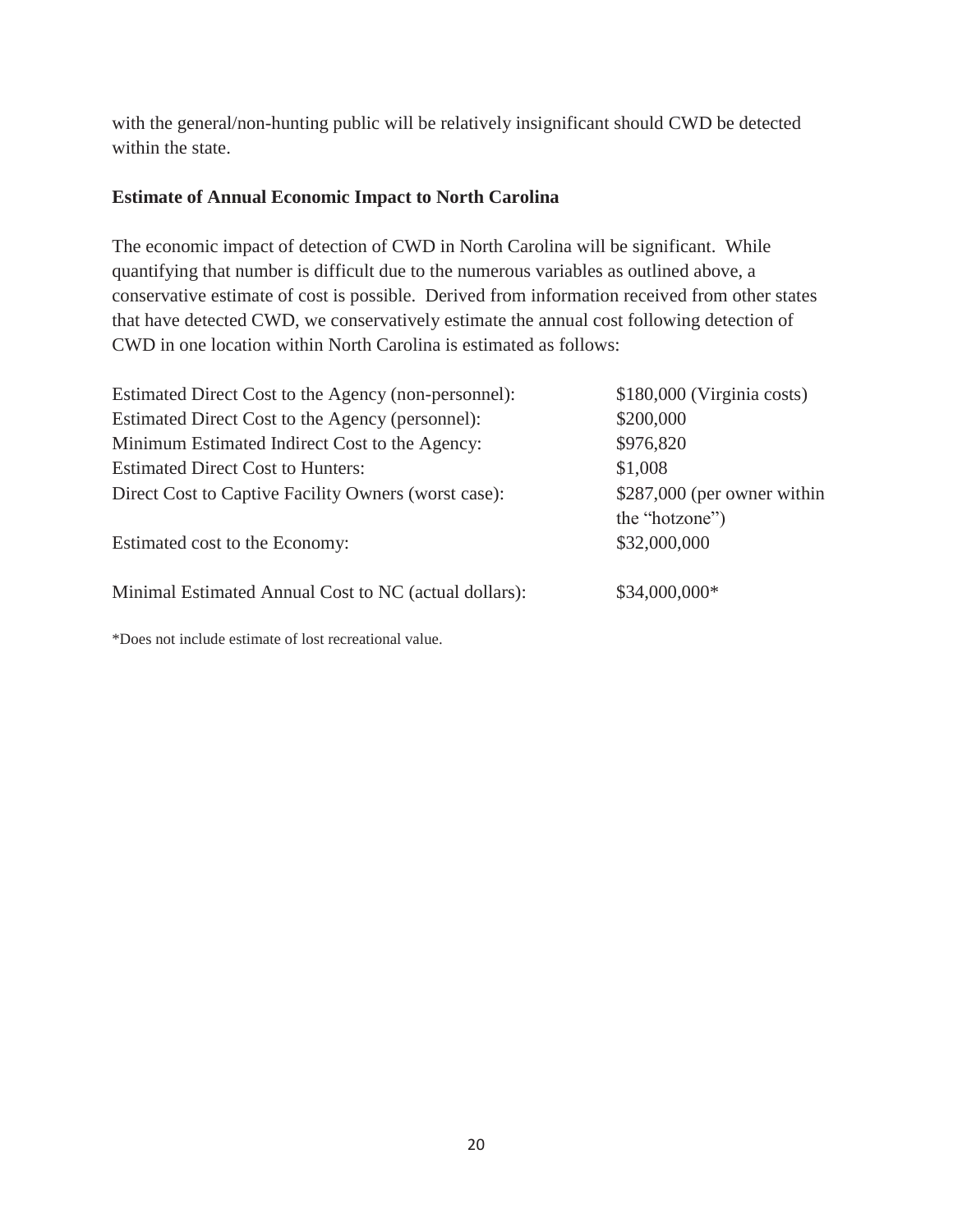### **Literature Cited**

- Bishop, R.C. 2002. The Economic Effects in 2002 of Chronic Wasting Disease (CWD) in Wisconsin. University of Wisconsin-Madison, Agricultural and Applied Economics. Staff Paper No. 450. 2002.
- Clark, T. 2010. Fiscal Note for Proposed 15A NCAC 10A.1201, Emergency Powers. North Carolina Wildlife Resources Commission, Raleigh, North Carolina, USA.
- Langenberg, Julia A., D. O. Joly, and R. E. Rolley. 2009. Wisconsin's Approach to CWD Detection and Monitoring: Efficacy and Challenges. Page 71 *in* Third International CWD Symposium, July 22-24, 2009, Park City, Utah, USA.
- North Carolina Wildlife Resources Commission. 2006. Chronic Wasting Disease Response Plan. Division of Wildlife Management, Raleigh, N.C., USA
- Seidl, Andrew, S.R. Koontz, M. Bruch, and L. Elder 2003. Agriculture and Resource Policy Report: Economic Implications of Chronic Wasting Disease. Department of Agricultural and Resource Economics June 2003-APR 03-07, Fort Collins, CO
- Southwick Associates. 2008. The 2006 Economic Benefits of Hunting, Fishing and Wildlife Watching in North Carolina. Report to the North Carolina Wildlife Resources Commission, Raleigh, NC
- Vaske, Jerry J., M. D. Needham, and M. J. Manfredo. 2005. State Specific Differences in Hunters' Behavior and Beliefs Related to Chronic Wasting Disease. Page 40 *in* The Second International Chronic Wasting Disease Symposium. July 12-14, 2005, Madison, Wisconsin, USA
- Virginia Department of Game and Inland Fisheries (VDGIF), 2011. Personal Communication with Matt Knox, Deer Project Coordinator and Nelson Lafon, Deer Project Coordinator. Oct. 7, 2011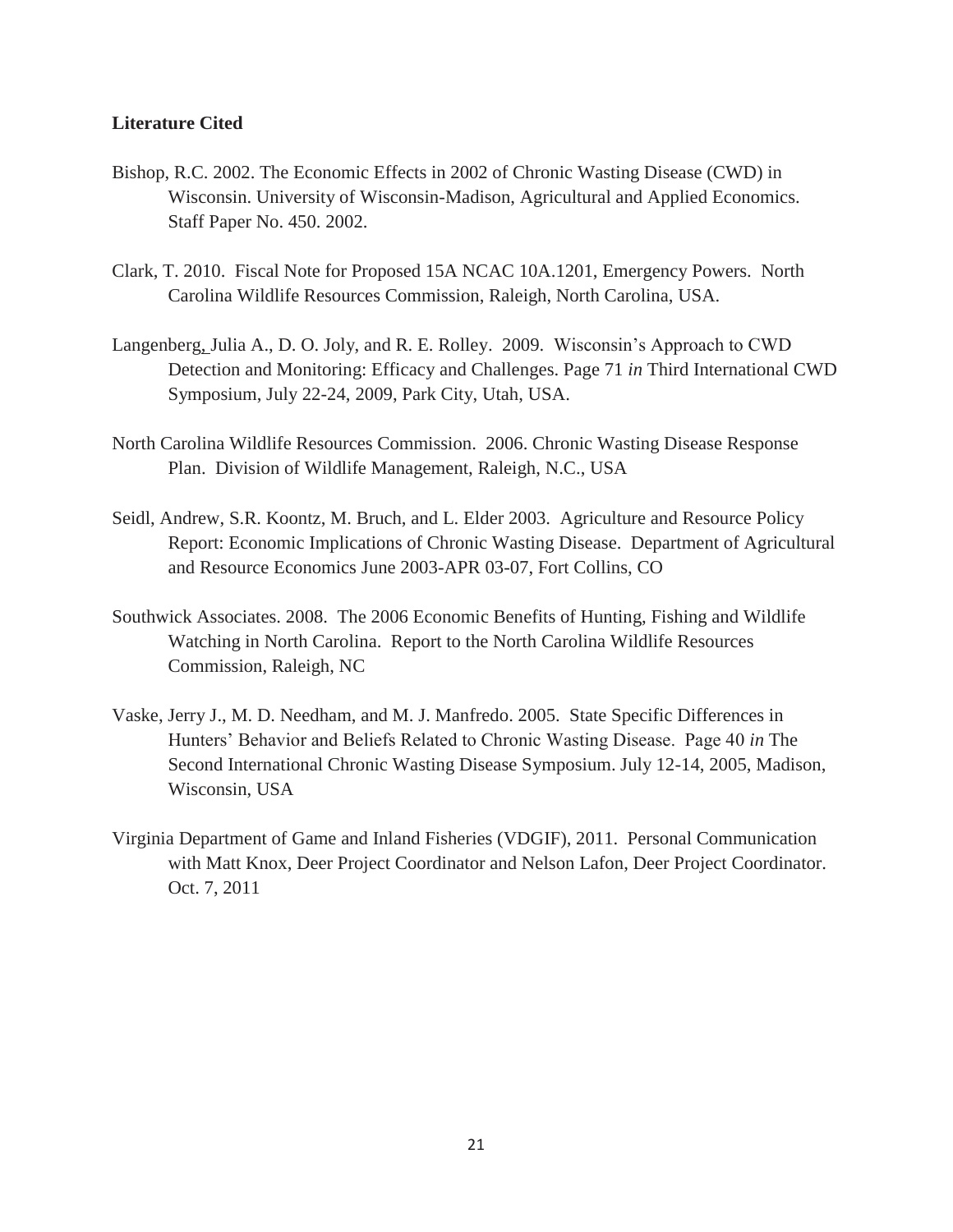### **Review of Statutes and Rules Concerning Captivity and Ownership of Cervids in North Carolina**



Holding wildlife in captivity raises multiple philosophical and legal questions. Herein, we discuss pertinent N.C. General Statutes (N.C.G.S.) and North Carolina Administrative Code (NCAC) rules related to national wildlife law and North Carolina's wildlife laws/regulations as they apply to deer, the evolution of personal possession/ownership of wildlife, and the negative aspects of personal possession/ownership wildlife as it relates to deer health, deer management and the effectiveness of the North Carolina Wildlife Resources Commission (NCWRC) in managing the deer resources in our state.

The North American Model of Wildlife Management relies heavily on the concept of the Public Trust Doctrine. Derived from the 1842 U.S. Supreme Court case *Martin v. Waddell* the public trust doctrine is considered by most to be the foundation of North American wildlife law. Under the public trust doctrine wildlife is owned by no one but rather belongs to all citizens to be held in trust by the government for the benefit of present and future generations (Organ et al. 2010).

Assessment of the negative aspects of holding deer in captivity is complicated, largely due to variation in human opinions concerning private versus public ownership of wildlife, domestication of wildlife, commercial sale of wildlife, and "fair chase hunting." These subjects are interrelated, making discussion of a single issue difficult. Other issues, such as disease implications and administrative costs, although somewhat unpredictable, are more evident and easier to quantify.

# **Definitions**

To facilitate discussion and understanding of the terminology used within this document, several terms/concepts should be defined at the onset.

| Captivity:  | The containment of a wild animal within a human constructed<br>physical barrier that prevents that animal from leaving a defined<br>area. |
|-------------|-------------------------------------------------------------------------------------------------------------------------------------------|
| Ownership:  | The legal ability to purchase or sell an animal.                                                                                          |
| Possession: | Personal ability to control or restrict the movement of a live wild<br>animal.                                                            |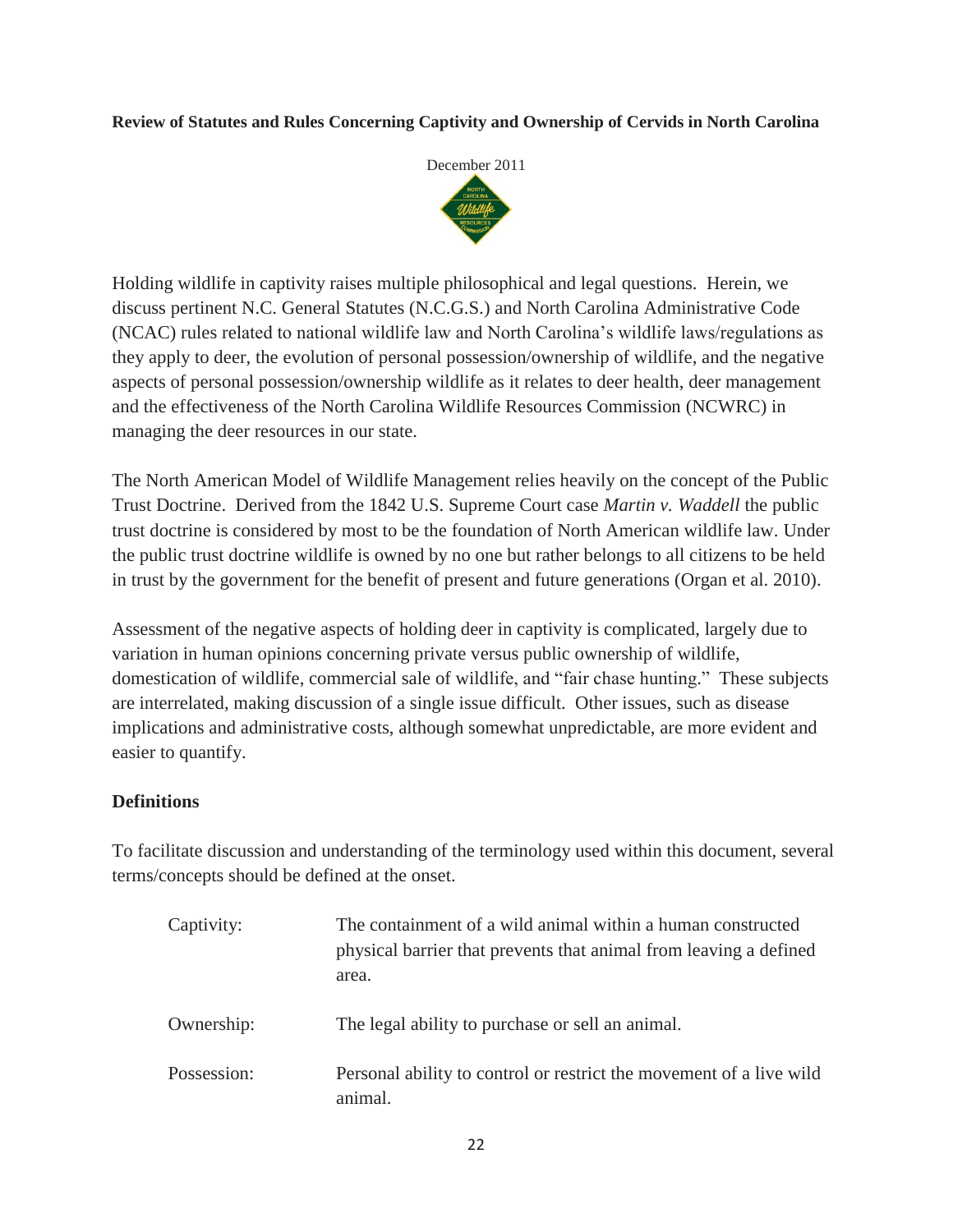| Cervid:                  |            | Members of the deer family.                                                                                                         |  |
|--------------------------|------------|-------------------------------------------------------------------------------------------------------------------------------------|--|
| Wildlife:                | captivity. | Wild animals and wild birds including species normally wild, or<br>indistinguishable from wild species, which are raised or kept in |  |
| Captive Cervid Facility: |            | An enclosure licensed by the NCWRC in which cervids are<br>held.                                                                    |  |

#### **Review of Statutes Related to the Ownership of Cervids**

N.C.G.S. § 113-131 articulates the legislative intent to maintain the premise of the public trust doctrine by stating clearly in the statute, "*The marine and estuarine and wildlife resources of the State belong to the people of the State as a whole. The Department and the Wildlife Resources Commission are charged with stewardship of these resources*." N.C.G.S. § 143-239 then outlines the specific stewardship responsibilities of the NCWRC as, "*to manage, restore, develop, cultivate, conserve, protect, and regulate the wildlife resources of the State of North Carolina…*"

Possession and ownership were further addressed in N.C.G.S. § 113-291; outlining specifically that no person could - "*take, possess, buy, sell, or transport any wildlife – whether dead or alive, in whole or in part. Nor may any person take, possess, buy, sell, or transport any nests or eggs of wild birds except as so permitted. No person may take, possess, buy, sell, or transport any wildlife resources in violation of the rules of the Wildlife Resources Commission*" - clearly articulating the General Assembly's original intent as it related to ownership of wildlife. However, with the introductory sentence of this statute, "*Except as specifically permitted in this Subchapter or in rules made under the authority of this Subchapter…,"* legislators offered the possibility that such actions could occur.

The issue of possession, transportation, and buying, selling, importing, exporting or otherwise acquiring live wildlife was further addressed by N.C.G.S. § 113-291.3 which states the NCWRC "*may impose necessary reporting, permit, and tagging requirements in regulating activities involving live wildlife and the nests and eggs of wild birds*." This statement establishes the regulatory authority of the NCWRC over the activities related to live wildlife ownership.

It appears that the General Assembly first broached the subject of allowing possession and ownership of live wildlife in reference to furbearer and game bird propagation. Specific portions of N.C.G.S. § 113-273 outlined the legal ability of private individuals to own, propagate and sell certain live species of furbearers and game birds. This subchapter has evolved through time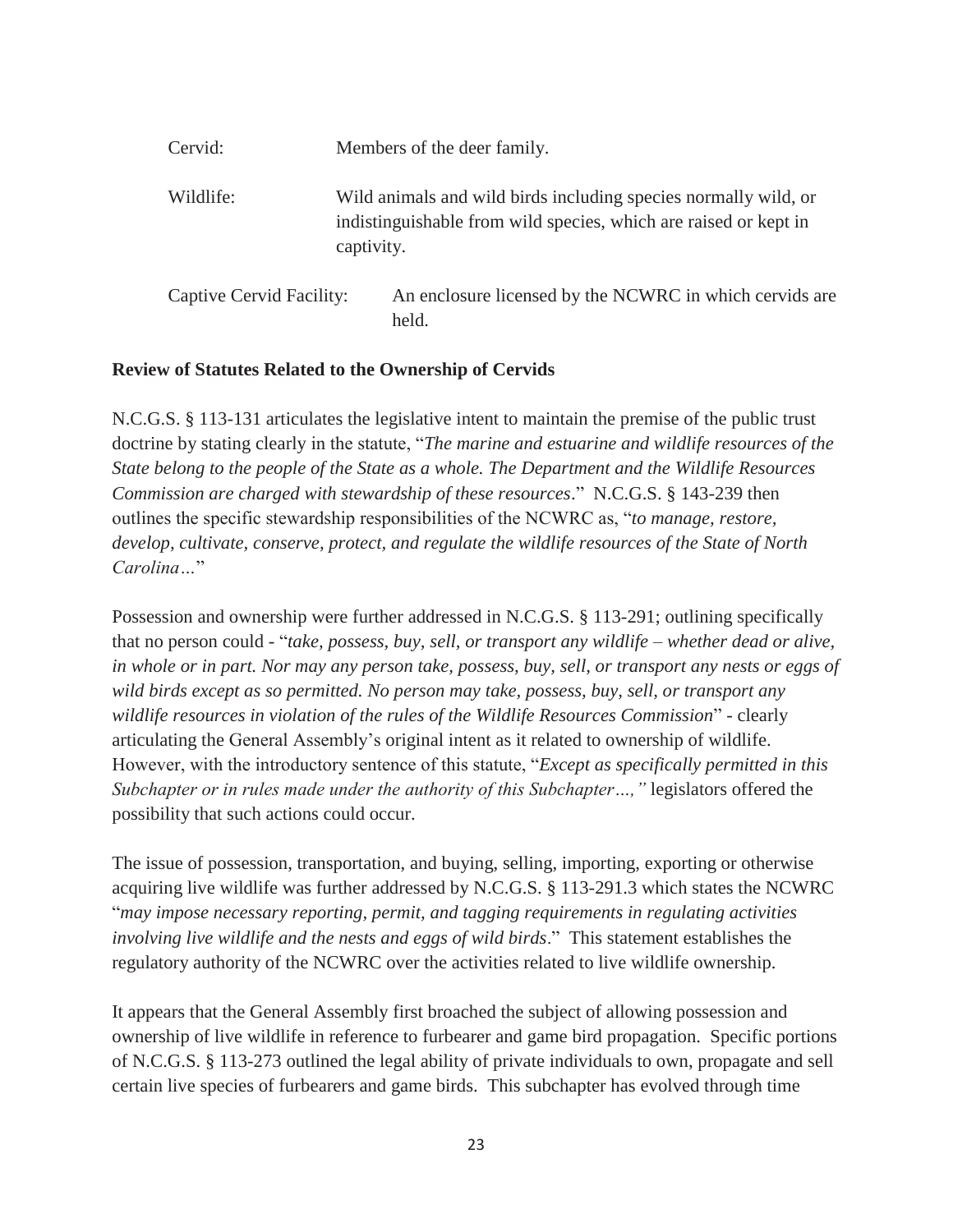specifically expanding this activity to allow individuals who hold a controlled hunting preserve operator license to buy and sell live game birds (except wild turkeys), fox (gray and red) and coyotes.

The General Assembly subsequently addressed the holding of wildlife in captivity in N.C.G.S. § 113-272.5 which authorizes the NCWRC to license qualified individuals to hold at a specified location one or more of any particular species of wild animal or wild bird alive in captivity. The introductory sentence of this section states that, "*In the interests of humane treatment of wild animals and wild birds that are crippled, tame, or otherwise unfit for immediate release into their natural habitat..."* implying that this section establishes a "Captivity License" for the purpose of rehabilitating wildlife or for the care of wildlife that cannot be released. It is important to understand that this section does not permit the ownership of these animals; it only authorizes licensed individuals to possess live wildlife.

While the possession of injured or otherwise non-releasable deer is authorized in N.C.G.S. § 113-272.5 it was not until passage of N.C.G.S. § 113-272.6 that the concept of NCWRC regulating the "*transportation, including importation and exportation, and possession of cervids, including game carcasses and parts of game carcasses extracted by hunters"* was firmly established in statute. The statute further allowed individuals who were otherwise illegally holding deer in captivity to apply for, and upon meeting certain conditions be granted, a captivity license to hold those deer so long as the person held the deer prior to May 17, 2002 and came into compliance with the rules established by the NCWRC by January 1, 2004. This section further states that "*any captivity license, captivity permit, or cervids held contrary to the provision of this section may be subject to forfeiture and disposition in accordance with the provisions of G.S. 113-137 or G.S. 113-276.2*."

# **NCWRC Authority Related to Holding Cervids in Captivity**

Through passage of N.C.G.S. § 113-272.6 the legislature established that cervids could be held in captivity provided certain rules as established by the NCWRC were followed. While the General Assembly provided legal opportunity for previously unlicensed cervid owners to become legal, it left licensing of future captive cervid facilities to the NCWRC.

The NCWRC subsequently adopted amendments to NCAC rules that specifically addressed the criteria for possessing cervids in captivity, the sale of cervids and transporting cervids within the State. 15A NCAC 10H.0301(a)(1) states that "*the possession of any species of wild animal … or any member of the family Cervidae is unlawful unless the institution or individual in possession obtains from the NCWRC a captivity permit or captivity license as provided…*". Currently, no new captivity licenses for cervids may be issued (15A NCAC 10H.0301).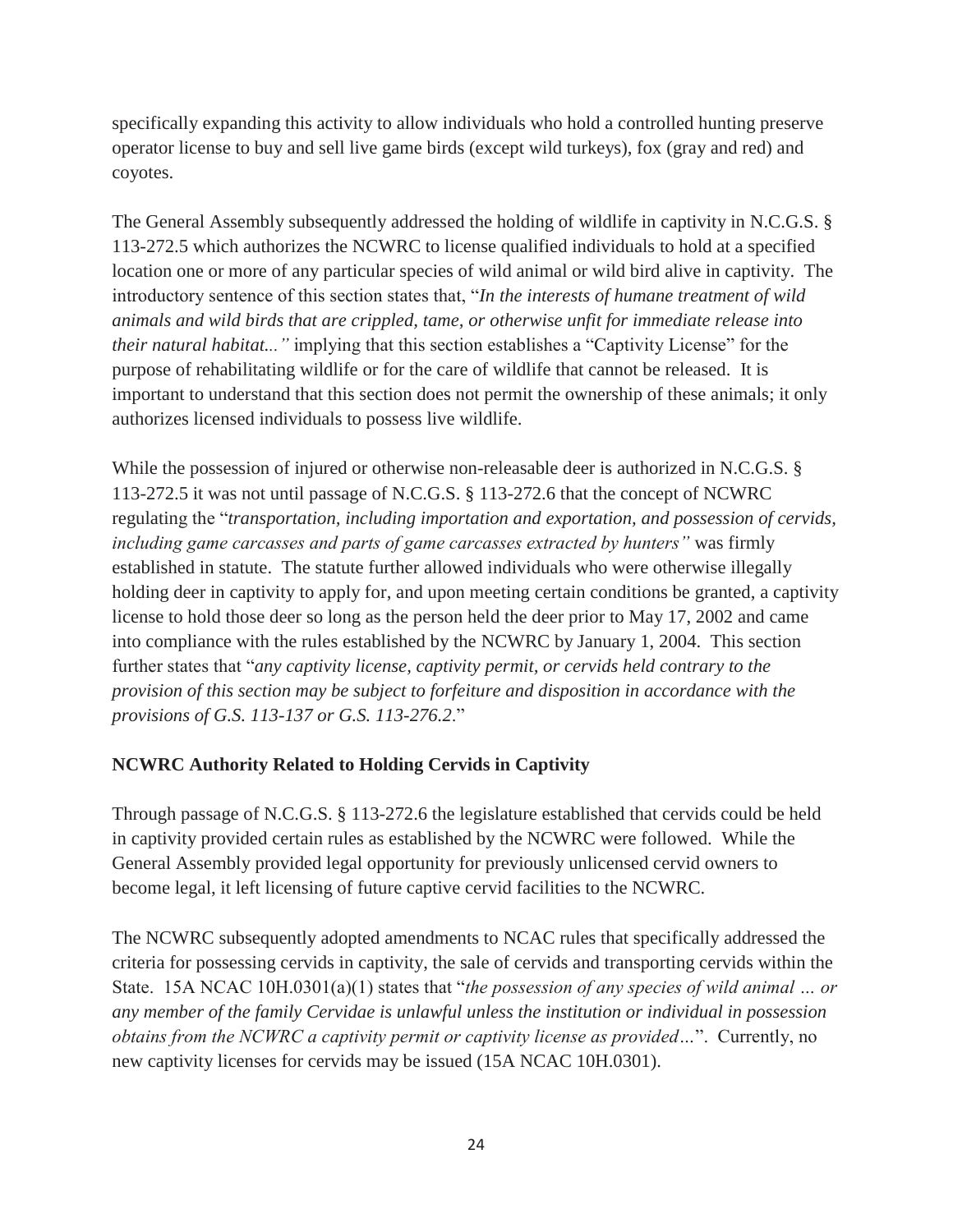Statutory authority to possess, import and export cervids in captivity is clear (N.C.G.S. § 113- 272.6). One must assume that there is implied ownership of that animal for the purpose of legal commerce so long as the deer are possessed under a legal captive cervid license. That assumption is not supported, however, in statutory language. Subsequent NCAC rules appear to have established the concept of private ownership of cervids held within a licensed captive cervid facility. However, this ownership of cervids does not apply to unlicensed facilities, individual deer held with or without a captivity permit, or holders of a fawn rehabilitator permit.

Statute and rule allow captive cervid licensees the ability to determine the disposition of each deer within their facility as it relates to slaughter and exportation provided they apply for and receive appropriate permits related to each. State law prohibits releasing exotic species of wild animals in an area for the purpose of stocking for hunting and specifically prohibits the take of exotic species by hunting if they have been released for either purpose (N.C.G.S. § 113-292). Further, by rule, captive cervid license holders may not allow the hunting of any species of deer within their licensed facility (NCAC 10H.0301(c)(2)(C).

It is currently legal for landowners to construct a fence around their property. The disposition of wildlife contained within such a fence is not specifically addressed in statute or rule. Deer contained within a high fence are essentially possessed by the landowner, but they remain a public trust resource. As such, the landowner may manage the deer herd using only activities that are legal if the fence were not there. Examples of those activities include management of animals through legal hunting and supplemental feeding. Although currently legal, containing deer in this manner restricts access to that resource by other citizens of the state by preventing normal movements and dispersal and, through selective harvest, may result in genetic differences.

### **Discussion**

Established statutes and rules for licensed captive cervid owners appear to clearly articulate the conditions by which individuals can have cervids. These statutes and rules outline an individual's legal ability to hold, transport, and otherwise control the disposition of the deer within a licensed facility. They also clearly state the prohibition on hunting within licensed facilities. What remains controversial is the situation in which a landowner fences a property and contains deer within that fenced area. There is a thin line between possession and ownership of deer; obviously the deer are captive within the fenced property, however the property owner cannot sell, handle, import, or export those deer. Landowners in this situation are not required to hold a captivity license. It is illegal for a landowner to design a fence with a mechanism to entice or otherwise trap deer from outside the fence into the fenced area and the owner could be charged with both trapping deer and holding deer in captivity without a license.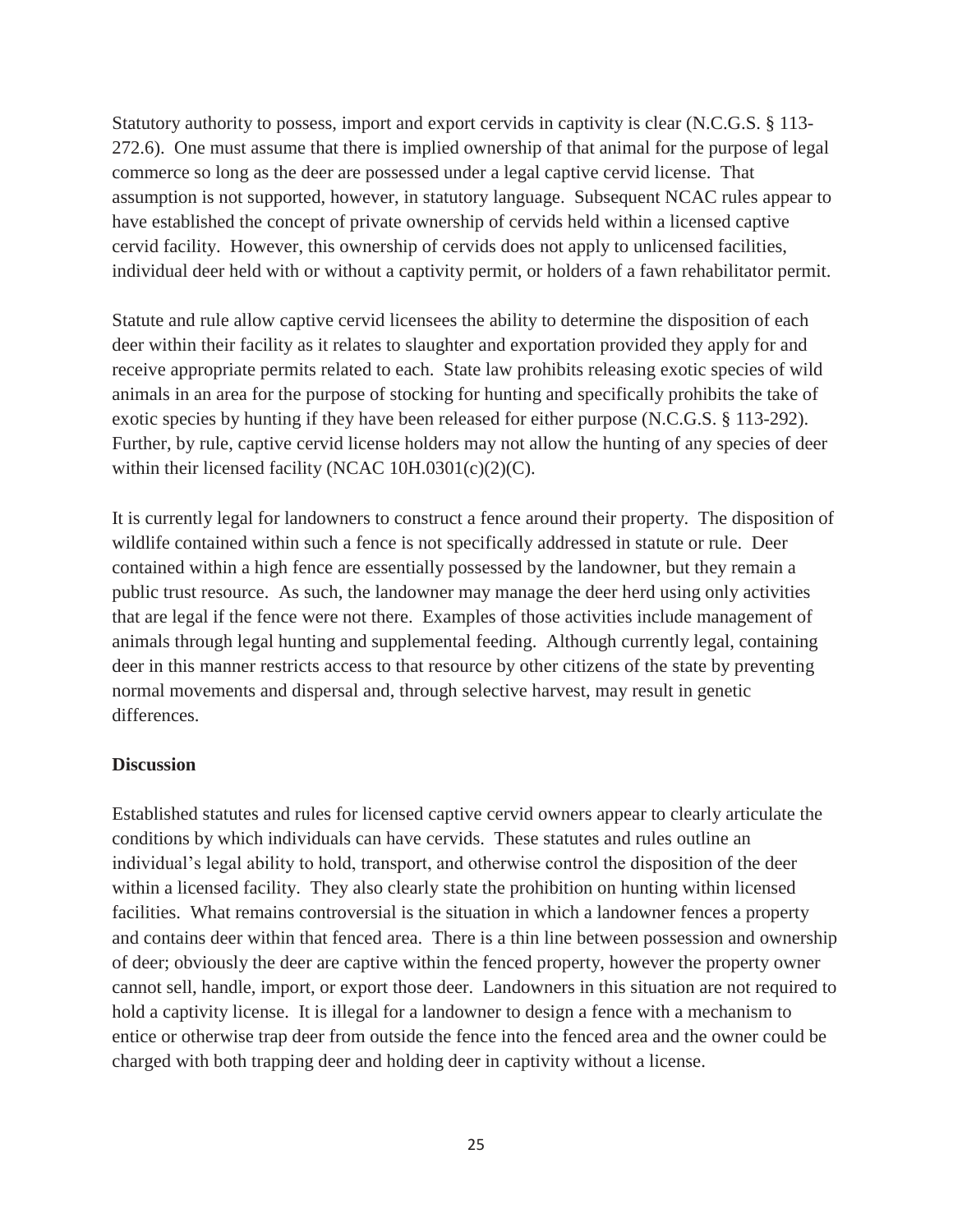Typically these landowners simply desire to manage the deer on their property through legal means. This appears legal in North Carolina and creates the situation in which private high fence facilities could exist, although certain prohibitions likely render their long-term persistence unlikely. The landowner is prohibited from charging a hunter to shoot a specific individual deer, however they can charge what is essentially an access fee to hunt the property. These "canned hunts" are typically viewed negatively by many hunters and most of the non-hunting public. Perpetuating these situations will most certainly lead to negative perceptions of the NCWRC, wildlife management, and hunters.

The passage of individual statutes that establish avenues for the privatization, commercialization, and domestication of wildlife slowly erodes the premise of the public trust doctrine. It is clear that the General Assembly's original intent was that wildlife be a public trust resource and that the NCWRC was established and charged with the duty of protecting/managing those resources for all citizens. Through time, the Legislature has established a legal framework by which certain citizens may possess or even own certain wildlife species. Further expansion of this ability should include an evaluation of the original concept of public ownership of wildlife in North Carolina.

# **Literature Cited**

Organ, J. F., S.P. Mahoney, and V. Geist. 2010. Born in the Hands of Hunters: The North American Model of Wildlife Conservation. The Wildlife Professional 4(3):22-27.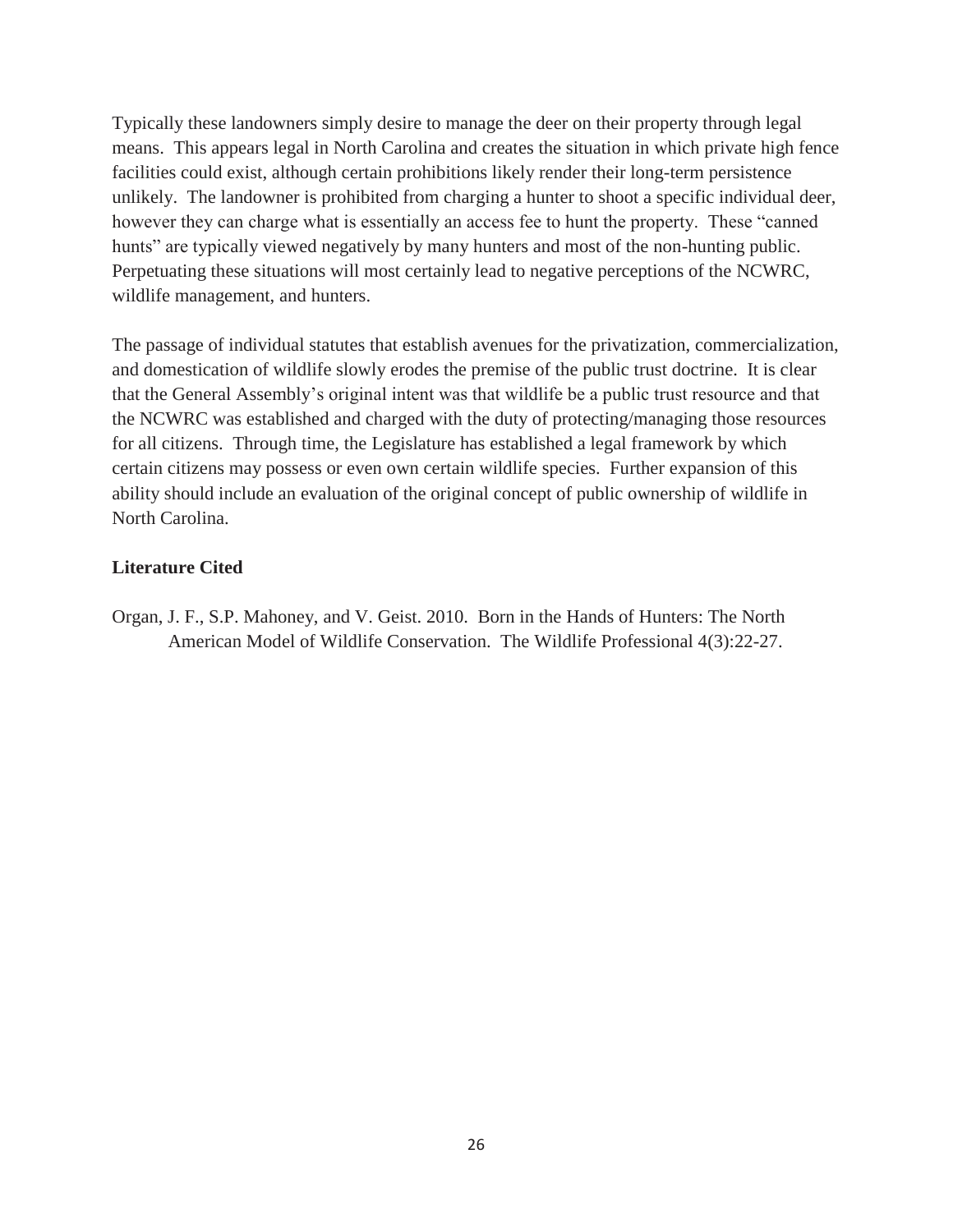# **Aspects of Holding Deer in Captivity**

December 2011



Assessment of the various aspects of holding deer in captivity is complicated. This is largely due to variation in human opinion about private versus public ownership of wildlife, domestication of wildlife, commercial sale of wildlife, and "fair chase" issues. These subjects are interrelated, making discussion of a single issue difficult. Other issues, such as disease implications and administrative costs, although somewhat unpredictable, are clearer. In 2002, a technical review of the issues related to confinement of wild ungulates was prepared by an ad hoc committee of The Wildlife Society (Demarais et al. 2002). That review thoroughly covered all aspects of holding cervids in captivity and currently provides the most extensive coverage of the topic. In general, the wildlife profession considers most circumstances inr which wildlife are held in captivity to be negative. Issues addressed by Demarais et al. (2002) included:

### Biological Issues

- Behavioral Impacts
- Habitat Impacts
- Impacts on Non-ungulate Species
- Diseases and Parasites Associated with Confinement
- Genetic Diversity and the Management of Wild Ungulates

# Social Issues

- Ownership of Wildlife Resources
- Hunting Ethics
- Public Perception of Hunting
- Commercialization and Domestication of Wild Ungulates
- Ecological Stewardship

While Demarais et al. (2002) presented an extensive review of this subject, we address below many of these issues as they relate to North Carolina. We encourage those persons seeking additional information to read the Wildlife Society's technical review, *Biological and Social Issues Related to Confinement of Wild Ungulates*.

In the United States, deer are held in captivity for both commercial and non-commercial purposes. Non-commercial purposes include deer that are kept for educational and observation uses in private and public owned zoos and individuals that keep deer for personal enjoyment (i.e., viewing, genetic manipulation, etc.) or consumption. Captivity for commercial purposes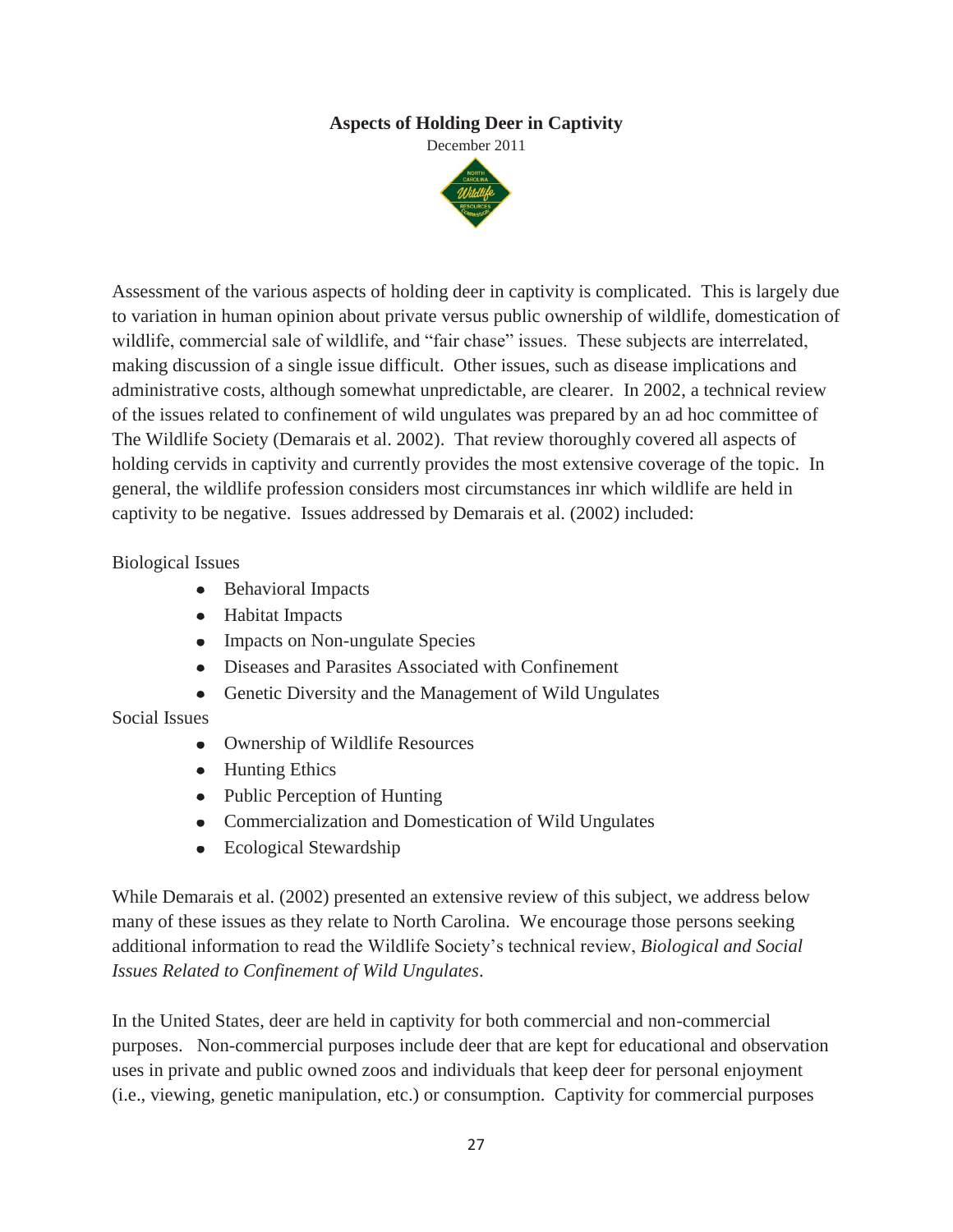includes deer that are kept for a source of economic gain. Commercial purposes include raising deer for sale of meat, parts (i.e., hides, antlers, etc.), or sale of urine or gland secretions for lures, and economic gain from sale of breeding stock, reproductive material (i.e., semen), sale of hunts within the pen or, more specifically, sale of specific "trophy" animals that are shot by individuals. Some captive deer facilities may combine commercial and non-commercial purposes.

North Carolina has few deer held in captivity when compared to some states. The General Assembly and the North Carolina Wildlife Resources Commission (NCWRC) continue to receive requests to allow additional opportunity to hold deer in captivity, both from individuals and organized groups. It is important to understand that public desires related to this issue vary and range from individuals opportunistically obtaining a fawn deer and wishing to raise it as a pet to individuals desiring to hold deer in large numbers, often for commercial purposes. Regardless of the desire for holding deer in captivity the potential negative issues are the same.

# **Private Ownership of Wildlife**

Holding deer in captivity and the resulting ownership of deer is a deviation from the principles of the public trust doctrine. Private ownership of wildlife is fundamentally a philosophical issue that becomes elevated to legal status as private ownership privileges are promulgated in state and federal law.

Holding deer in captivity provides a clear demonstration of how the issue of private ownership of wildlife can be blurred and confused. For example, in North Carolina a landowner may fence their property for any number of reasons. However, all resident wildlife species including whitetailed deer contained within that fenced area remain in public ownership. Thus while the landowner possesses these deer, they are not owned by the individual. In contrast, deer held in licensed enclosures appear to be owned by the licensee as they are legally allowed to dictate the sale and disposition of individual deer. In both cases, the state regulates what the individual may do with those deer. In the first example, the individual must abide by legal manner of take, while in the second scenario the state does not allow the individual to hunt or allow others to hunt the deer but may buy, sell, transport, import, and slaughter the deer with proper permits. These two examples demonstrate the subtle difference between possession and true ownership.

# **Disease Issues Associated with Holding Deer in Captivity**

The two primary health issues concerning captive deer are increased incidence of density-related indigenous pathogens and the introduction of non-indigenous pathogens associated with imported deer and other animals. Indigenous pathogens that are likely to increase within confined deer herds include salmonella, ticks and tick-borne disease, pasturella, parasitic worms,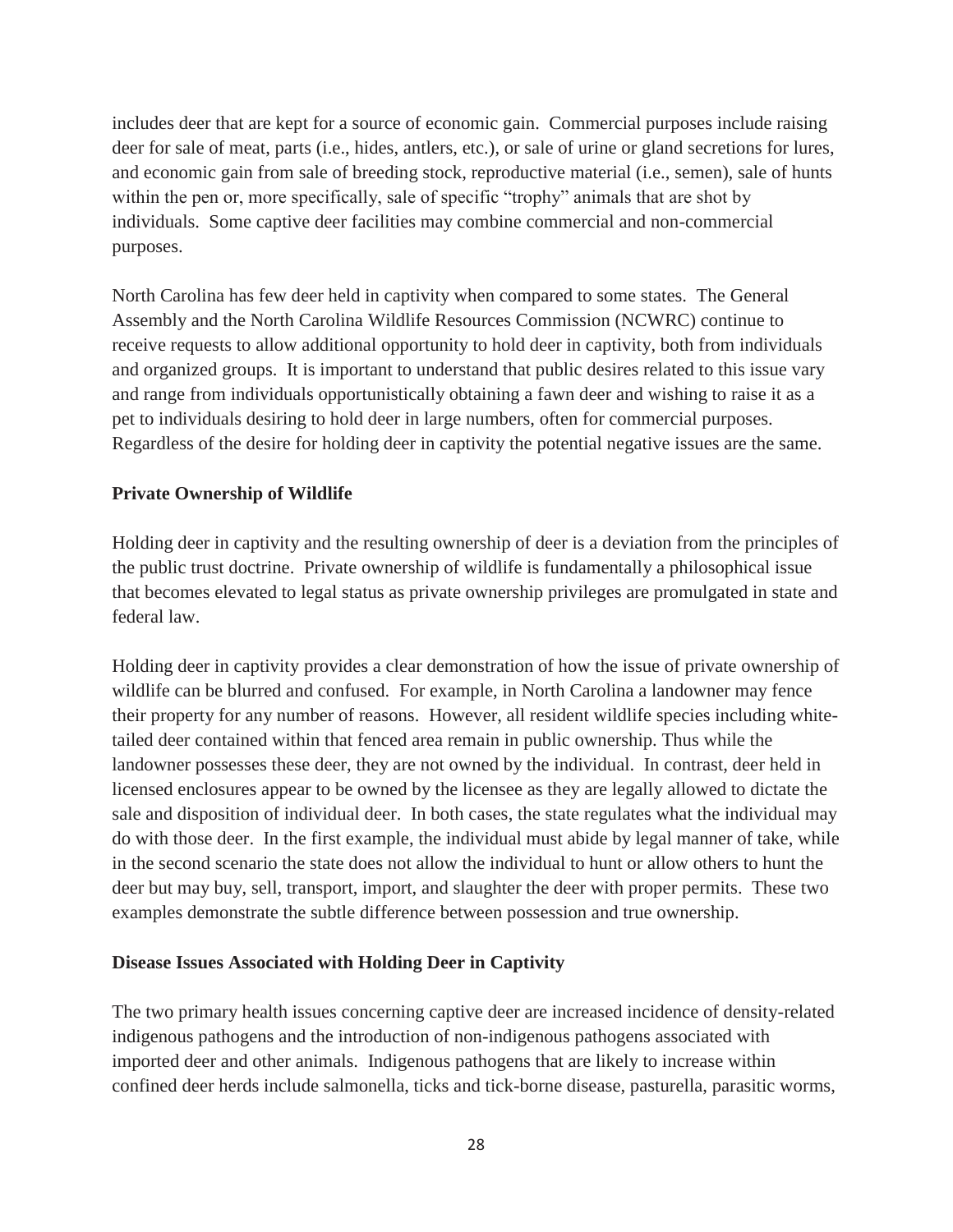coccidiosis, e. coli bacteria, and clostridial infections (Stinson et al. 1999). Of greater concern is the introduction of pathogens not previously known to the region or to the species. The potential for movement of disease through movement of deer is well documented (Stinson et al. 1999, Brown and Bloss 1992, Buddle 1992, Heuschele 1982, Hutching 1992, Jessup 1985, Nettles 1992, Rickard et al. 1993, S.E. Coop. Wildl. Dis. Study 1994). Once introduced, pathogens can be further spread by movement of deer between enclosures and by infection of the free-ranging deer population. Of greatest concern is Chronic Wasting Disease (CWD), followed by tuberculosis, Johne's disease, as well as diseases not yet identified or detected.

Over time, CWD has the potential to decimate the state's white-tailed deer herd and it is currently its greatest known disease threat. The detection of CWD in North Carolina would result in significant economic, sociological, and ecological impacts to the state. Many states, including North Carolina, have established strict laws and regulations to prevent or control deer importation to minimize the potential for introduction of CWD into native deer populations.

### **Escape and Release of Cervids**

The containment of any animal is accompanied by the inherent risk of escape or release, whether intentional or accidental. In addition to the disease threat associated with captive animals, the release or escape of exotic species often results in those species becoming naturalized. In North Carolina coyotes, feral swine, horses and nutria representing the most common mammalian examples.

The escape or release of exotic cervids and other ungulates has resulted in naturalized populations in numerous states. Examples in the southeastern US include: sika deer on Chincoteague Island in Virginia, sambar deer on St. Vincent's Island in Florida, fallow deer on the barrier islands of coastal South Carolina, and numerous species in Texas. Incidents of cervids escaping from captivity or being intentionally released have been observed in North Carolina. The captive cervid monitoring program has documented multiple occurrences of deer escaping or disappearing from licensed facilities. Fallow deer and Sika deer were reportedly released in at least two locations in coastal North Carolina approximately 25 to 30 years ago and animals continue to be observed in these areas. Individual deer of these species have also been observed in several other locations across the state. Although expansion of these populations has been limited, exotic species do range freely in various locations in North Carolina.

Escape and release of cervids that have become habituated to humans is another issue of concern. Deer that are kept in captivity for any period of time will become habituated to humans and generally do not behave as normal deer when released. They routinely approach people without fear and numerous examples of such deer are encountered annually in the state. When these deer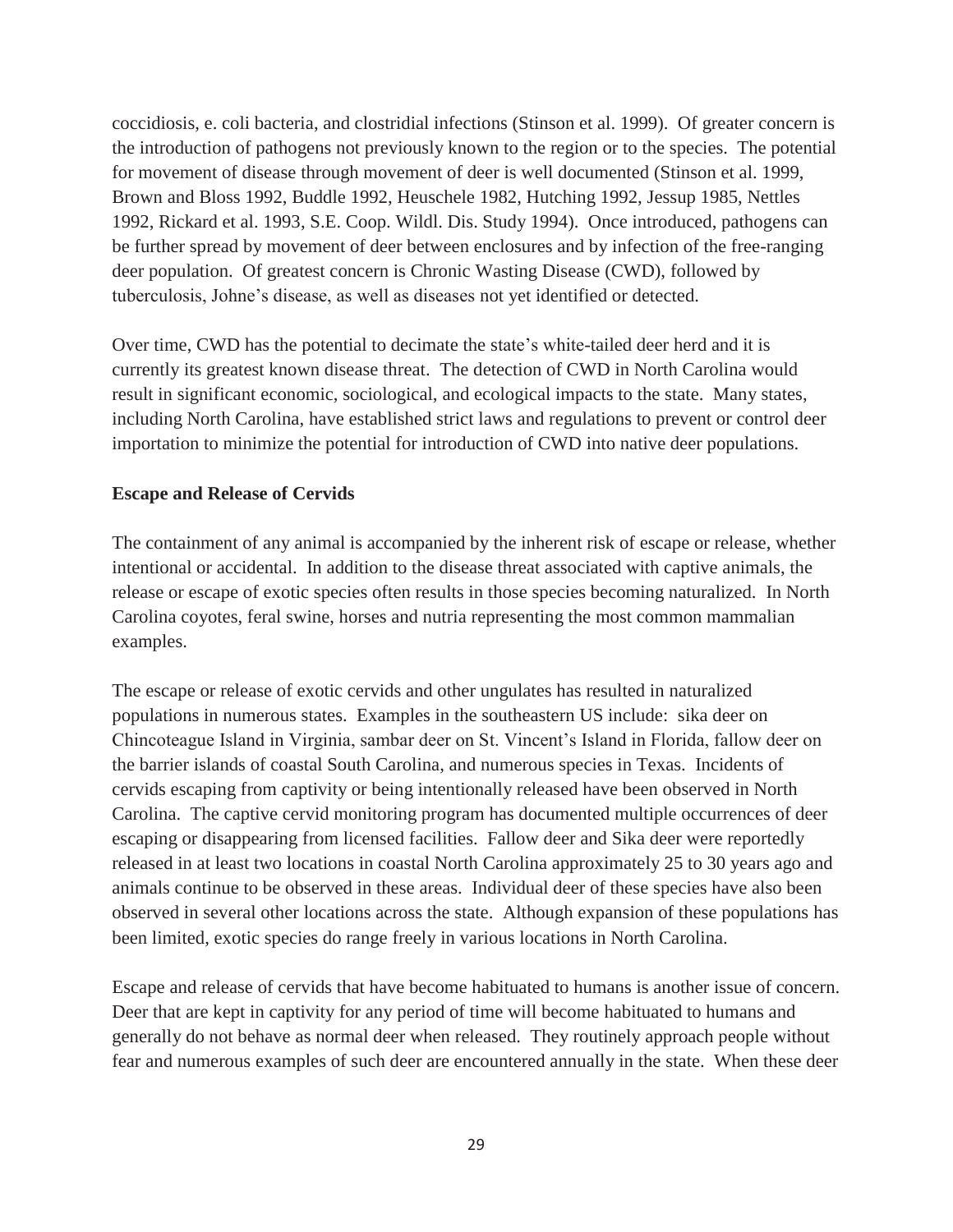mature, especially males, they can become aggressive and endanger people. Documented human injury has occurred by deer that were raised in captivity.

# **Hunting Deer within Enclosures**

A common purpose for keeping deer in captivity is to establish the ability to control certain aspects of deer biology through intensive management. Fencing is used to contain and manipulate deer and to control human access. By establishing control over which animals are harvested and who does the harvesting, the owner can manage deer numbers and sex ratio, and selectively leave or remove individual deer demonstrating specific genetic traits (e.g., antler size, body size, etc.). Deer enclosures of this type are commonly referred to as "high fence" operations and are best known in states such as Texas and Ohio. Several high fence enclosures reportedly exist in North Carolina, with the largest described as over 1,000 acres in size.

High fence management is primarily driven by the desire to grow superior quality bucks, often for economic gain. Financial gain may be realized by charging a fee to hunt within the enclosure, or charging a fee for killing a specific "trophy" deer. The facilities in North Carolina are thought to be constructed and utilized for personal rather than commercial purposes. Regardless of their intended use, the presence of such facilities and the perception of the public regarding these operations are of considerable concern to many sportsmen and the wildlife professionals of the state.

Surveys show that hunting for meat or population control is largely supported by the general public. However, hunting for the specific purpose of obtaining a trophy is not supported (Kellert 1980, Duda et al. 1998). Thus, shooting "trophy animals" in confinement is likely opposed by the majority of individuals. Allowing individuals to hunt deer inside a fence reinforces the negative stereotypical view of hunters and hunting often portrayed in the media and could lead to significant issues for wildlife management agencies as it relates to the use of hunting as a management tool as well as the recruitment of new hunters.

The Boone and Crocket Club, an organization founded by hunters in 1887, is dedicated to the concept of fair chase and requires the take of animals to meet specific standards for entry into their record books. Deer harvested within enclosures do not meet those fair chase standards. It is ironic that the Boone and Crocket score is typically the criteria by which commercial hunting facilities value the deer that hunters pay to shoot.

# **Commercialization of Wildlife**

Allowing deer to be kept in confinement establishes the precedence of ownership which is a fundamental requirement of economic trade in wildlife and wildlife parts. Financial gain is most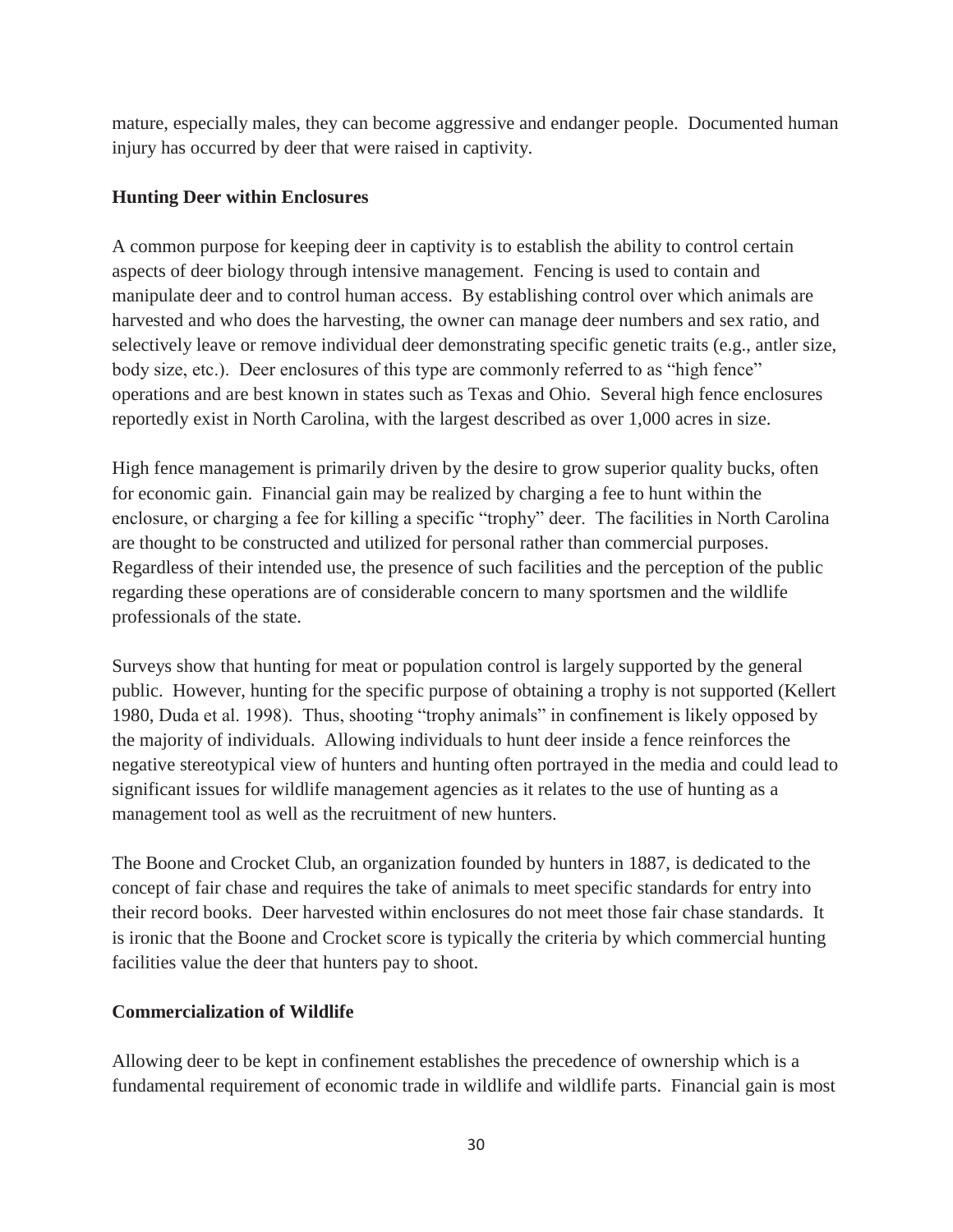commonly realized through the selling of meat, antlers (velvet antlers and shed antlers), breeding stock, semen, canned hunts, or the killing of a specific "trophy" animal. The ability to own and commerce in live captive wildlife is in stark contrast to the public trust doctrine. Not only is it the initial indicator of the privatization of wildlife but it is also the first step toward their domestication.

Current North Carolina law allows captive cervid license holders to conduct all of the above activities with the exception of hunting. This prohibition on hunting includes charging fees to hunt or harvesting specific animals within their licensed facility.

### **Biological Issues**

Fencing prevents natural movements of deer, both those within the fence and those outside. Natural dispersal of bucks provides essential genetic exchange and preventing this dispersal may result in reduced genetic variability among deer within enclosures. Price et al. (1979) reported that genetic variability in two enclosed populations of white-tailed deer in Arkansas was 50% lower than that of a free-ranging population. Genetic manipulation of deer within enclosures, accomplished by selective harvesting / breeding and importation, may lead to deer that are genetically different than those of the natural population surrounding the enclosure. Significant fencing within a specific area may also obstruct the movements and genetic exchange of freeranging wild deer and restrict the movements and habitat use of other species. Obviously, deer numbers within an enclosure are limited by the amount and quality of available habitat within the enclosure. Most enclosure operators compensate for these limits by removal of animals and by providing supplemental nutrition. If these limits are not addressed, deer health and condition deteriorate rapidly within the enclosure. Issues related to health and condition are most commonly observed in deer pens where the owner's primary issue is to confine the deer for personal enjoyment and have little understanding of proper animal husbandry practices. These situations raise significant issues related to animal welfare and ethical treatment.

# **Costs Associated with Regulating and Administrating the Captivity of Cervids**

Irrespective of the issues described above, the regulation and administration of captive deer facilities results in a financial cost to North Carolina and potentially the federal government. Ultimately, the cost depends on which activities are legal or specified as illegal, and, the extent that other negative issues are selected to be avoided, managed, or minimized. Excluding the cost of CWD being detected in North Carolina, a short list of these activities includes:

• Issuance of licenses, permits, and maintenance of records,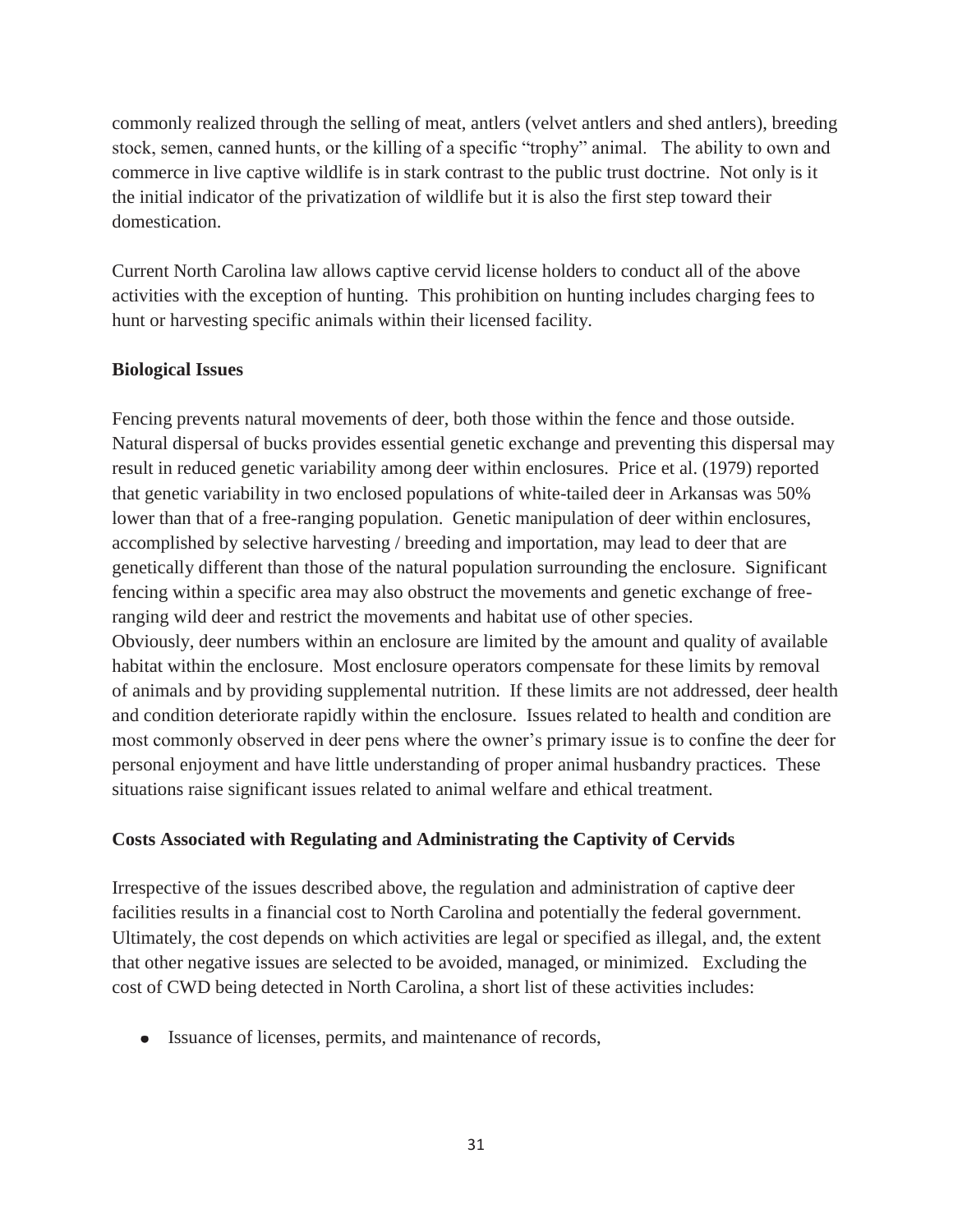- Personnel and equipment cost associated with facility inspection, monitoring, and compliance (pertaining to husbandry and facility compliance) and cost associated with response to illegally held deer,
- Compliance with food safety laws and rules that regulate captivity of animals held for human consumption and meat or other products sold to the public,
- Testing of animals demonstrating clinical symptoms of CWD and other diseases,
- Technical guidance to facility owners and operators,
- Monitoring and enforcement of intrastate and interstate movement of animals,
- Development and maintenance of statutes and rules,
- Application and enforcement of hunting regulations within enclosures and the sale of "canned hunts",
- Response to the public regarding questions and issues about captive deer facilities, and implications for natural movements of wild animals, and
- Potential legal expenses and expenses for responding to Public Record requests associated with animals held in captivity.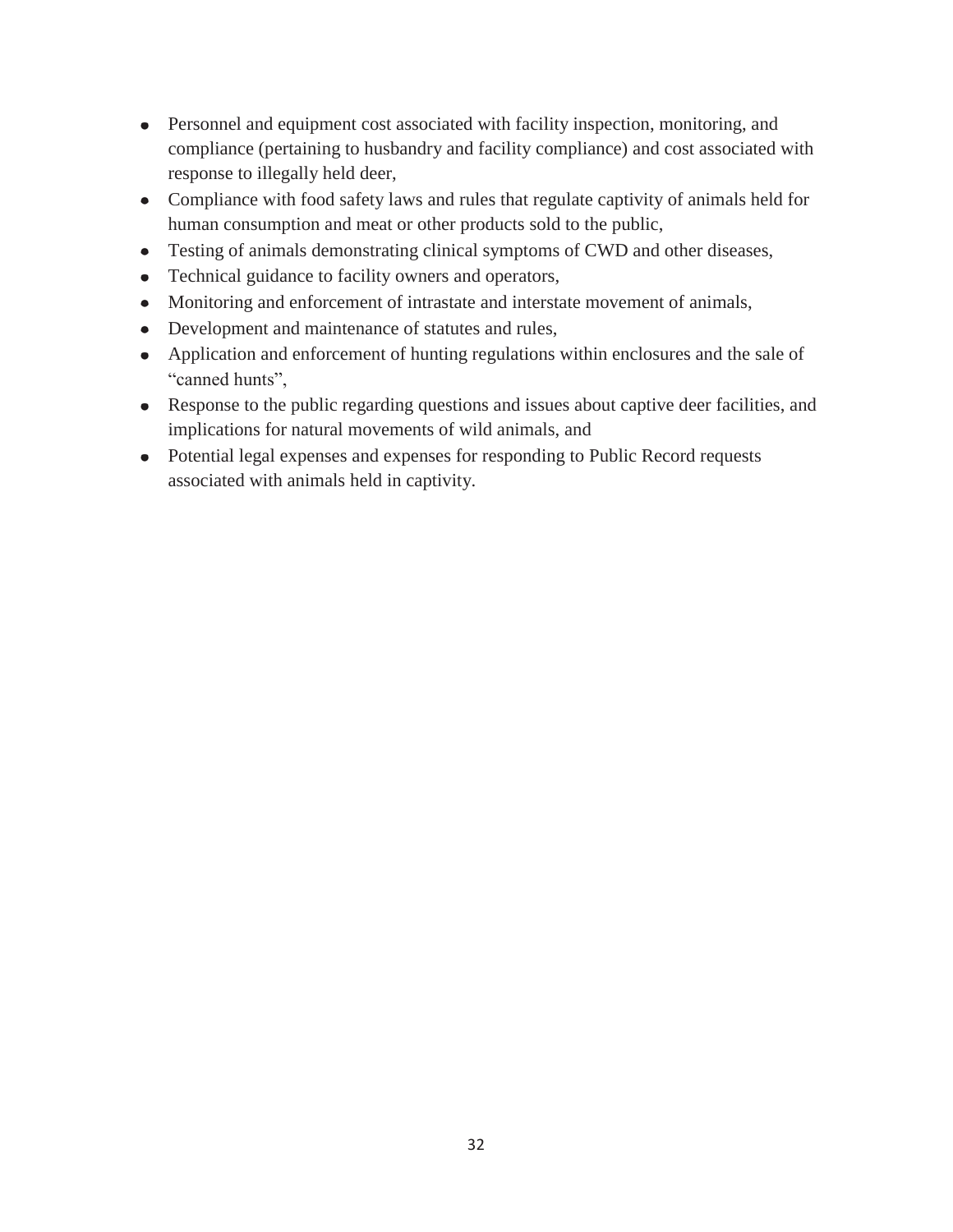#### **Literature Cited**

- Brown, C.C., and L.L. Bloss. 1992. An epizootic of Malignant catarrhal fever in a large captive herd of white-tailed deer (*Odocoileus virginianus*). J. Wildl. Dis. 28:301-305.
- Buddle, B. 1992. Controls for Tb. Pages 53-54 *in* Farm Progress.
- Demarais, S., R. W. DeYoung, L. J. Lyon, E. S. Williams, S. J Williamson, and G. J.
- Wolfe. 2002. Biological and social issues related to confinement of wild ungulates. Wildl. Soc. Tech. Rev. 02-3, 29 pp.
- Duda, M.D., S.J. Bissell, and K.C. Young. 1998. Consumptive Wildlife-Related Activities. Pages 247-266 *in* Wildlife and the American Mind: Public Opinion on and Attitudes toward Fish and Wildlife Management. Responsive Management, Harrisonburg, VA, USA.
- Heuschele, W.P., L.G. Doyle, P.A. Hooker, K.L. Gottling, and P.S. Kawanabe. 1982. Current status of some important viruses of domestic ruminants in captive wild ruminants in the U.S.A. Pages 94-121 *in* Proc. Am. Assoc. Zoo. Vet.
- Hutching, B. 1992. Tb incidence low and falling. The Deer Farmer 6:17.
- Jessup, D.A. 1985. Malignant Catarrhal fever in a free-ranging black-tailed deer (*Odocoileus hemionus*) in California. J. Wildl. Dis. 21:167-169.
- Kellert, S.R. 1980. Activities of the American public relating to animals. Report to the U.S. Fish and Wildlife Service. Grant no. 14-16-0009-77-056.
- Nettles, V.F. 1992. January 27 letter re: malignant catharral fever from V.F. Nettles D.V.M. to G.H. Moody, Alabama Dept. Conservation and Natural Resources. 2 pp.
- Price. P. K., M. Cartwright, and M. J. Rogers. 1979. Genetic variation in white-tailed deer from Arkansas. Proc. Arkansas Acad. Sci.33:64-66.
- Rickard, L.G., E.P. Hoberg, N.M. Allen, G.L. Zimmerman, and T.M. Craig. 1993. *Spiculopteragia spiculoptera* and *S. asymmetrica* (Nematoda: Trichostrongyloidea) from red deer (*Cervus elaphus*) in Texas. J. Wildl. Dis. 29:512-515